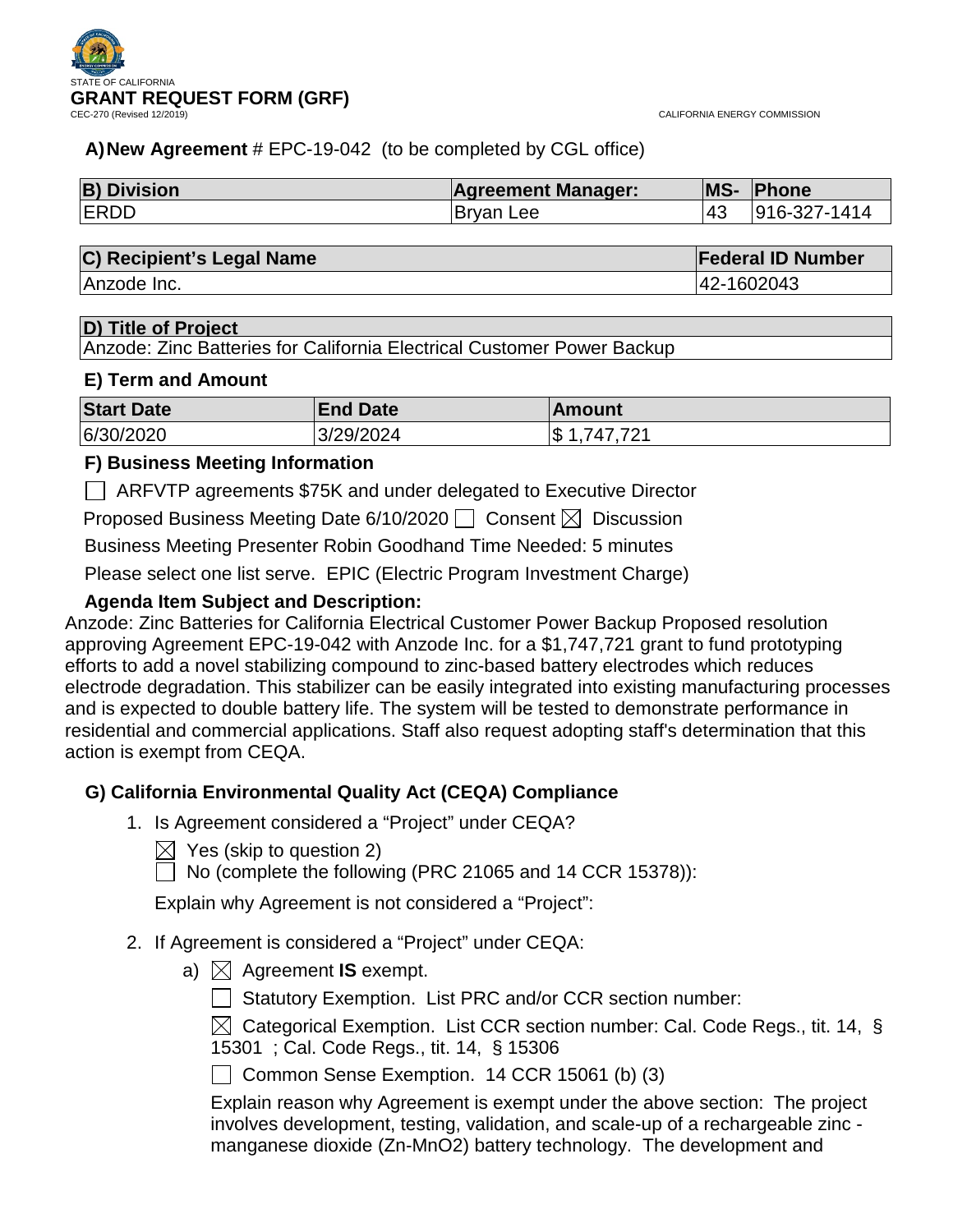

CALIFORNIA ENERGY COMMISSION

assembly will take place at Anzode's existing laboratory in San Leandro, California. The project consists of the operation of these existing private facilities, involving negligible or no expansion of existing or former use. Therefore, this project is exempt under California Code of Regulations, title 14, section 15301, Existing Facilities. In addition, the project involves data collection and research, which would not result in a serious or major disturbance to an environmental resource. Therefore, this project is exempt under California Code of Regulations, title 14, section 15306, Information Collection.

b) Agreement **IS NOT** exempt. (consult with the legal office to determine next steps)

Check all that apply

 $\Box$  Initial Study

 $\Box$  Negative Declaration

**Nitigated Negative Declaration** 

Environmental Impact Report

Statement of Overriding Considerations

# **H) List all subcontractors (major and minor) and equipment vendors:** (attach additional sheets as necessary)

| <b>Legal Company Name:</b>                | <b>Budget</b>            |
|-------------------------------------------|--------------------------|
| The University of Newcastle               | \$ (\$15,000 match only) |
| AA Portable Power Corporation             | \$19,680                 |
| <b>Lithiumion Expert Services LLC</b>     | \$40,000                 |
| <b>TBD Analytical services</b>            | \$2,000                  |
| <b>TBD Auditor services</b>               | (\$10,000 match only)    |
| TBD Recyclability and life cycle analysis | \$24,000                 |
| TBD Market research in California         | \$32,000                 |

# **I) List all key partners: (attach additional sheets as necessary)**

| ˈ Legal Company Name: |  |
|-----------------------|--|
|                       |  |

# **J) Budget Information**

| <b>Funding Source</b> | <b>Funding Year of</b><br>Appropriation | <b>Budget List</b><br><b>Number</b> | Amount      |
|-----------------------|-----------------------------------------|-------------------------------------|-------------|
| <b>IEPIC</b>          | $18 - 19$                               | 301.001F                            | \$1,747,721 |

R&D Program Area: ESRO: ETSI TOTAL: \$1,747,721

Explanation for "Other" selection

Reimbursement Contract #: Federal Agreement #:

**K) Recipient's Contact Information**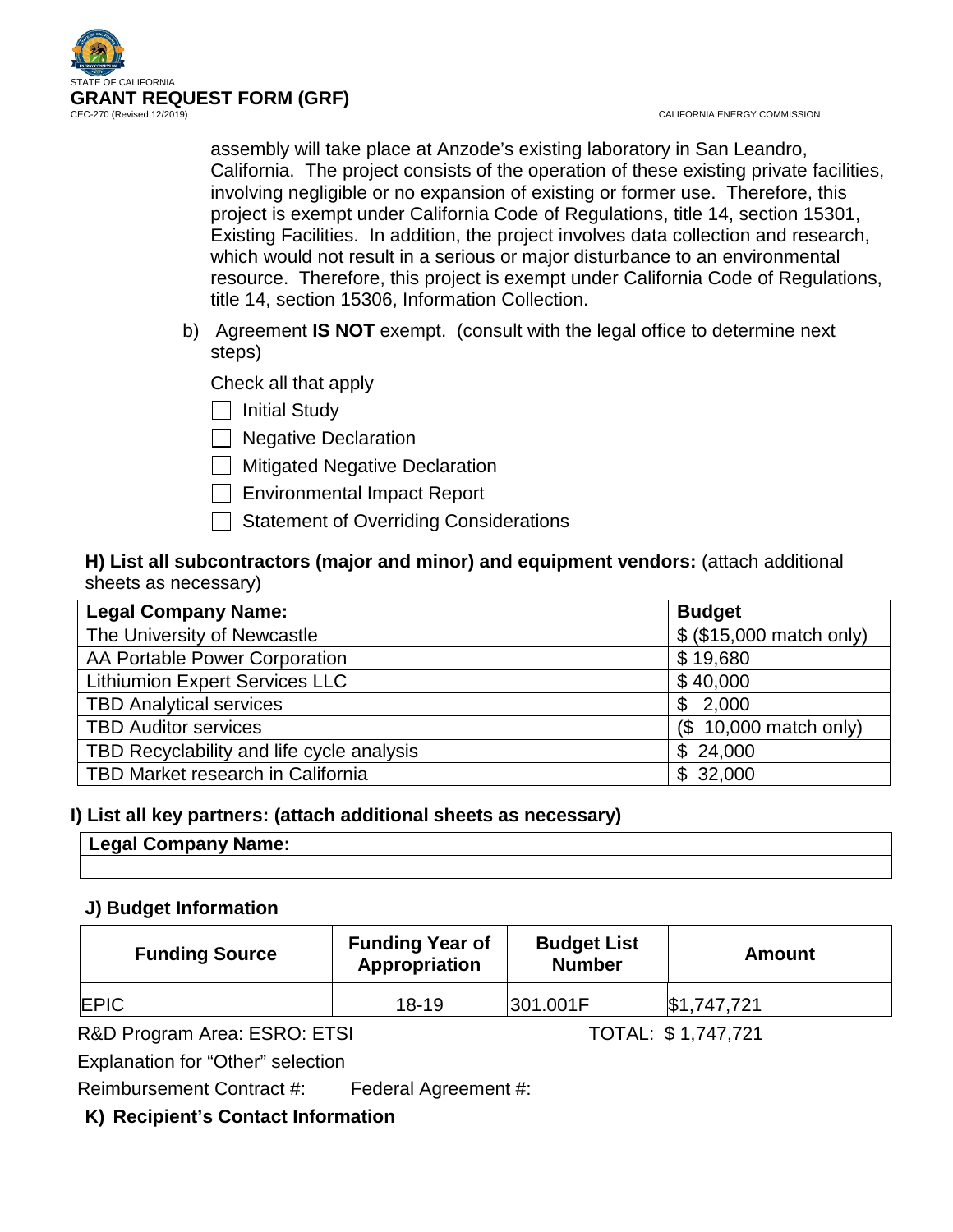

# **1. Recipient's Administrator/Officer**

Name: Sasha Gorer Address: 1933 Davis St Ste 297 City, State, Zip: San Leandro, CA 94577-1264 Phone: 510-379-4606

E-Mail: sasha@anzode.com

**2. Recipient's Project Manager** Name: Sasha Gorer Address: 1933 Davis St Ste 297 City, State, Zip: San Leandro, CA 94577-1264 Phone: 510-379-4606 E-Mail: sasha@anzode.com

|                       | L) Selection Process Used                             |                            |          |          |
|-----------------------|-------------------------------------------------------|----------------------------|----------|----------|
|                       | <b>Competitive Solicitation</b>                       | Solicitation #: GFO-19-305 |          |          |
|                       | First Come First Served Solicitation Solicitation #:  |                            |          |          |
|                       | M) The following items should be attached to this GRF |                            |          |          |
| 1.                    | Exhibit A, Scope of Work                              |                            |          | Attached |
| 2.                    | Exhibit B, Budget Detail                              |                            |          | Attached |
| 3.                    | CEC 105, Questionnaire for Identifying Conflicts      |                            |          | Attached |
| 4.                    | N/A<br><b>Recipient Resolution</b>                    |                            | Attached |          |
| 5.                    | <b>CEQA Documentation</b>                             |                            | N/A      | Attached |
|                       |                                                       |                            |          |          |
|                       | <b>Agreement Manager</b>                              | Date                       |          |          |
| <b>Office Manager</b> |                                                       | <b>Date</b>                |          |          |
|                       | <b>Deputy Director</b><br>Date                        |                            |          |          |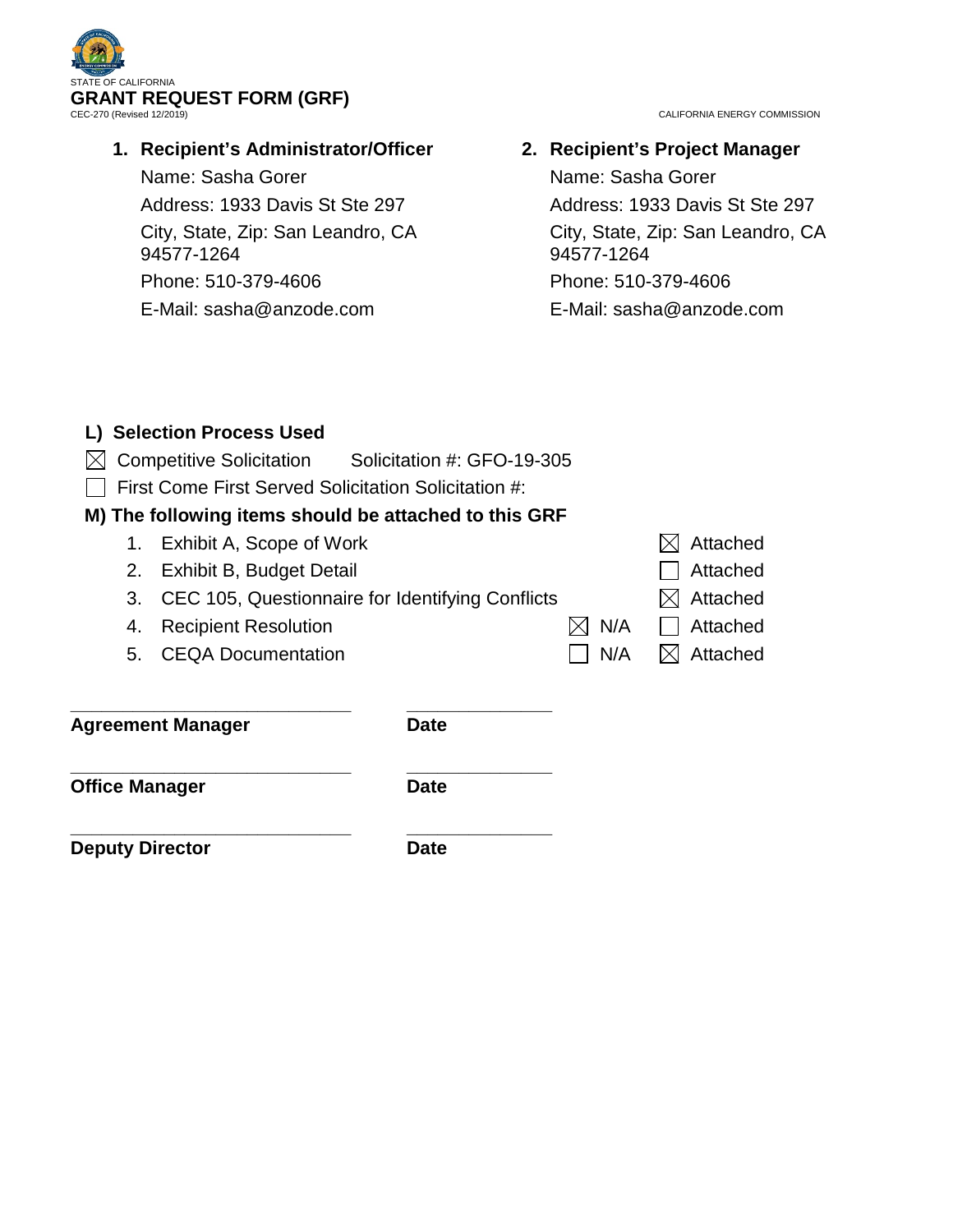# I. **TASK ACRONYM/TERM LISTS**

## A. **Task List**

| Task #        | CPR <sup>1</sup> | <b>Task Name</b>                                                       |
|---------------|------------------|------------------------------------------------------------------------|
|               |                  | <b>General Project Tasks</b>                                           |
| $\mathcal{P}$ |                  | Cell Prototyping, Testing, and Optimization                            |
| 3             | X                | <b>Battery Prototype Demonstration</b>                                 |
| 4             |                  | <b>Safety Testing</b>                                                  |
| 5             |                  | Application Development and Market Research                            |
| 6             | x                | Scale-up Prototyping                                                   |
|               |                  | <b>Product Design</b>                                                  |
| 8             |                  | Environmental Impact and Product Life-cycle Analysis and Recyclability |
|               |                  | Assessment                                                             |
| 9             |                  | <b>Evaluation of Project Benefits</b>                                  |
| 10            |                  | Technology/knowledge Transfer Activities                               |
| 11            |                  | <b>Production Readiness Plan</b>                                       |

## **B. Acronym/Term List**

| Acronym/Term | <b>Meaning</b>                                          |
|--------------|---------------------------------------------------------|
| <b>CAM</b>   | <b>Commission Agreement Manager</b>                     |
| CAO          | <b>Commission Agreement Officer</b>                     |
| <b>CPR</b>   | <b>Critical Project Review</b>                          |
| <b>TAC</b>   | <b>Technical Advisory Committee</b>                     |
| <b>BMS</b>   | <b>Battery Management System</b>                        |
| kWh          | Kilowatt-hour                                           |
| mAh          | Milliamp-hour                                           |
| Ah           | Amp-hour                                                |
| 8S1P         | Battery configuration with 1 parallel string of 8 cells |

## **II. PURPOSE OF AGREEMENT, PROBLEM/SOLUTION STATEMENT, AND GOALS AND OBJECTIVES**

## **C. Purpose of Agreement**

The purpose of this Agreement is to fund prototyping efforts of a novel rechargeable alkaline battery technology enabling economical, reliable, safe, and environmentally friendly energy storage solutions for different applications, including storage for renewable energy generation, long-term backup power, and microgrid and off-grid applications.

 $\overline{a}$ 

<span id="page-3-0"></span><sup>1</sup> Please see subtask 1.3 in Part III of the Scope of Work (General Project Tasks) for a description of Critical Project Review (CPR) Meetings.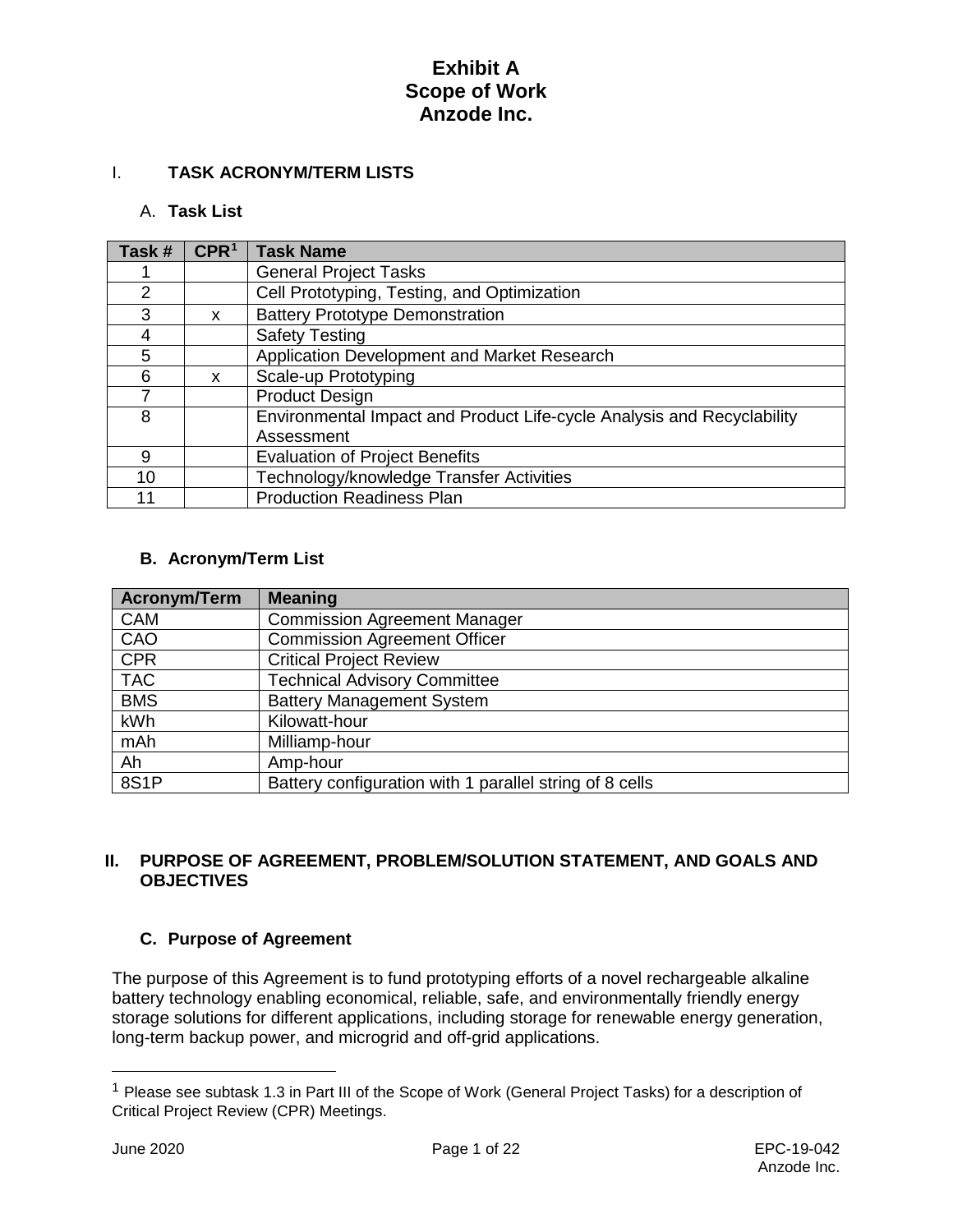## **D. Problem/ Solution Statement**

## **Problem**

Backup energy storage, with market growth of 500% per year, is an increasing necessity for the 2.7 million Californians in fire safety power shutoff risk areas, for essentials such as charging electronic and medical devices, and storing and preparing food during power outages. The sector is now dominated by lithium-ion (Li-ion) batteries and fossil-fuel-based (diesel or gasoline) generators. Li-ion batteries have safety issues, resulting in about 600 overheating and fire incidents each year in California, and more than 250 incidents on aircraft since the mid-2000s in the U.S. Consumer gasoline generators need about 18 gallons of fuel per day. If 100,000 such generators are in use, our state will emit 18,000 tons of carbon dioxide in 24 hours. Gasoline generators also caused about 100 deaths in California from 2005 to 2017 due to carbon monoxide poisoning. There is a need for cost-effective, reliable, safe, and environmentally-sound energy storage.

### **Solution**

According to the Recipient, Anzode has developed a technology that brings long-life rechargeability to alkaline battery chemistry, and is environmentally benign, low-cost, and safe. According to the Recipient, the battery is built using water-based, non-flammable electrolytes and non-toxic earth-abundant electrode materials such as zinc (Zn) and manganese dioxide  $(MnO<sub>2</sub>)$ . Further, all materials are highly energy dense and low cost.

According to the Recipient, the technology has been demonstrated in a lab on small-scale test cells, showing stable cycling over 600 cycles with projected energy system costs of \$80/kWh (about 55% lower than today's Li-ion batteries and about 65% less than gasoline generators). Further development of Anzode's technology toward application-relevant scale could enable environmentally friendly, safe, low-cost, high-performance energy storage products to California's ratepayers, including the 9 million in SB 535 disadvantaged communities.

## **Goals and Objectives of the Agreement**

### **Agreement Goals**

The goal of this Agreement is to:

- Achieve the anticipated performance level through prototype design, fabrication, validation, and testing.
- Demonstrate operational battery prototypes and manufacturability on an applicationrelevant scale

Ratepayer Benefits:<sup>[2](#page-4-0)</sup> This Agreement in intended to result in ratepayer benefits including greater electricity reliability with the proposed alkaline battery technology as backup power – especially among the 2.7 million Californians in fire safety electrical outage risk areas and the 9 million in disadvantaged communities, 55 to 65 percent lower costs, and increased safety. The

 $\overline{a}$ 

<span id="page-4-0"></span> $2$  California Public Resources Code (PRC), Section 25711.5(a) requires projects funded by the Electric Program Investment Charge (EPIC) to result in ratepayer benefits. The California Public Utilities Commission, which established the EPIC in 2011, defines ratepayer benefits as greater reliability, lower costs, and increased safety (See CPUC "Phase 2" Decision 12-05-037 at page 19, May 24, 2012, http://docs.cpuc.ca.gov/PublishedDocs/WORD\_PDF/FINAL\_DECISION/167664.PDF).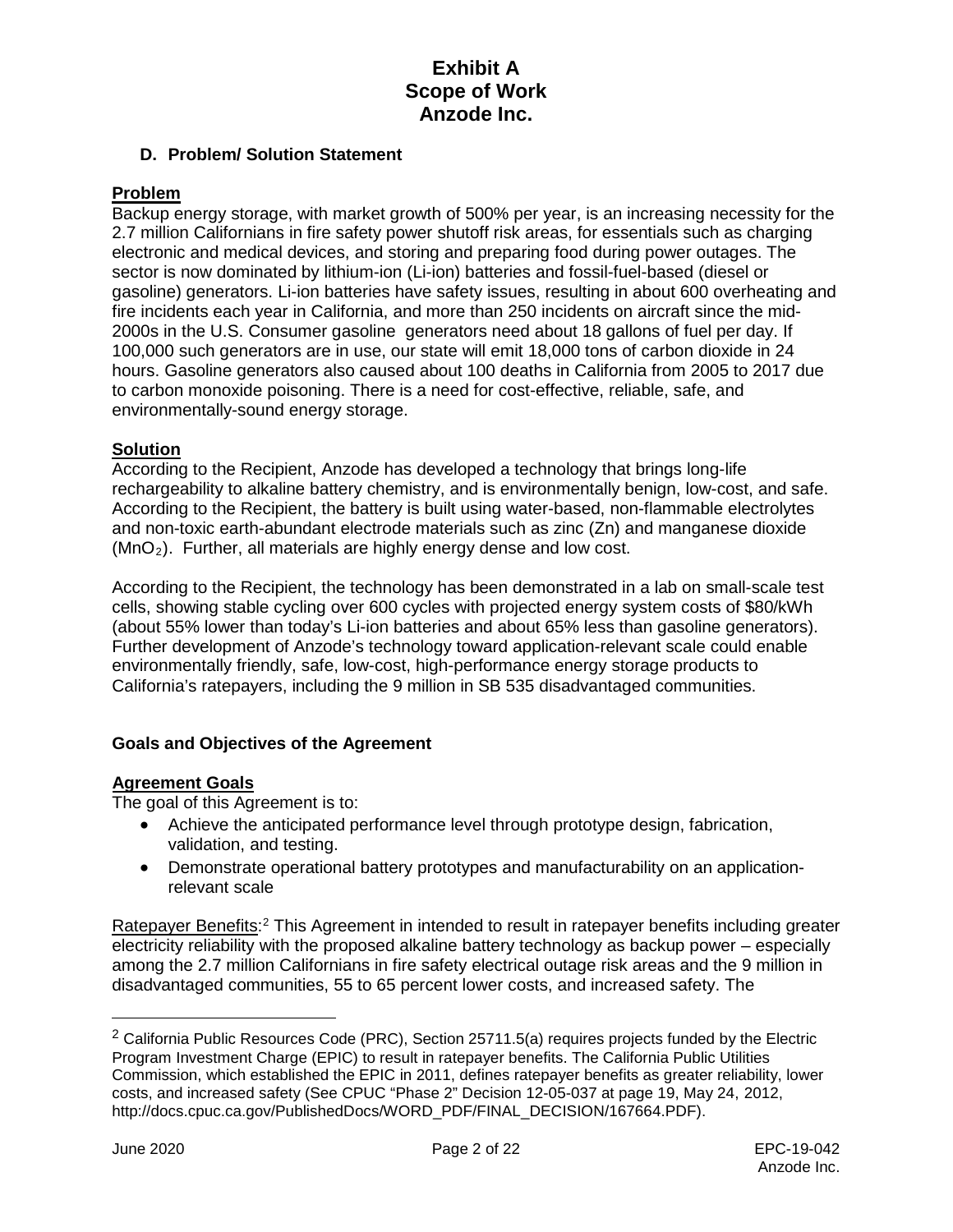Recipient's technology uses materials such as Zn and Mn, which, according to the Recipient, are abundant and safer than lithium-ion batteries, and the batteries can last ten years or longer with intermittent use.

Technological Advancement and Breakthroughs: [3](#page-5-0) This Agreement in intended lead to technological advancement and breakthroughs to overcome barriers to the achievement of the State of California's statutory energy goals, through engineering design and extensive performance and safety testing of alkaline battery prototypes on an application-relevant scale. Demonstration of operational battery prototypes and manufacturability should enable commercialization of the technology, and facilitate mass adoption of renewable power options such as solar and wind, helping achieve 100 percent renewable energy use by 2045.

## **Agreement Objectives**

The objectives of this Agreement are to:

- Test and parameterize chemistry performance in battery cell prototypes.
- Demonstrate a functional prototype of a rechargeable battery with nominal voltage of 12V, energy density of more than 70 Wh/kg, and cycle life of more than 500 cycles.
- Identify key specifications for a product prototype for a residential energy storage unit.

## III. **TASK 1 GENERAL PROJECT TASKS**

## **PRODUCTS**

## **Subtask 1.1 Products**

The goal of this subtask is to establish the requirements for submitting project products (e.g., reports, summaries, plans, and presentation materials). Unless otherwise specified by the Commission Agreement Manager (CAM), the Recipient must deliver products as required below by the dates listed in the **Project Schedule (Part V).** Products that require a draft version are indicated by marking **"(draft and final)"** after the product name in the "Products" section of the task/subtask. If "(draft and final)" does not appear after the product name, only a final version of the product is required. With respect to due dates within this Scope of Work, **"days"** means working days.

## **The Recipient shall:**

For products that require a draft version, including the Final Report Outline and Final Report

- Submit all draft products to the CAM for review and comment in accordance with the Project Schedule (Part V). The CAM will provide written comments to the Recipient on the draft product within 15 days of receipt, unless otherwise specified in the task/subtask for which the product is required.
- Consider incorporating all CAM comments into the final product. If the Recipient disagrees with any comment, provide a written response explaining why the comment was not incorporated into the final product.

<span id="page-5-0"></span> $\overline{a}$ 3

California PRC, Section 25711.5(a) also requires EPIC-funded projects to lead to technological advancement and breakthroughs to overcome barriers that prevent the achievement of the state's statutory and energy goals.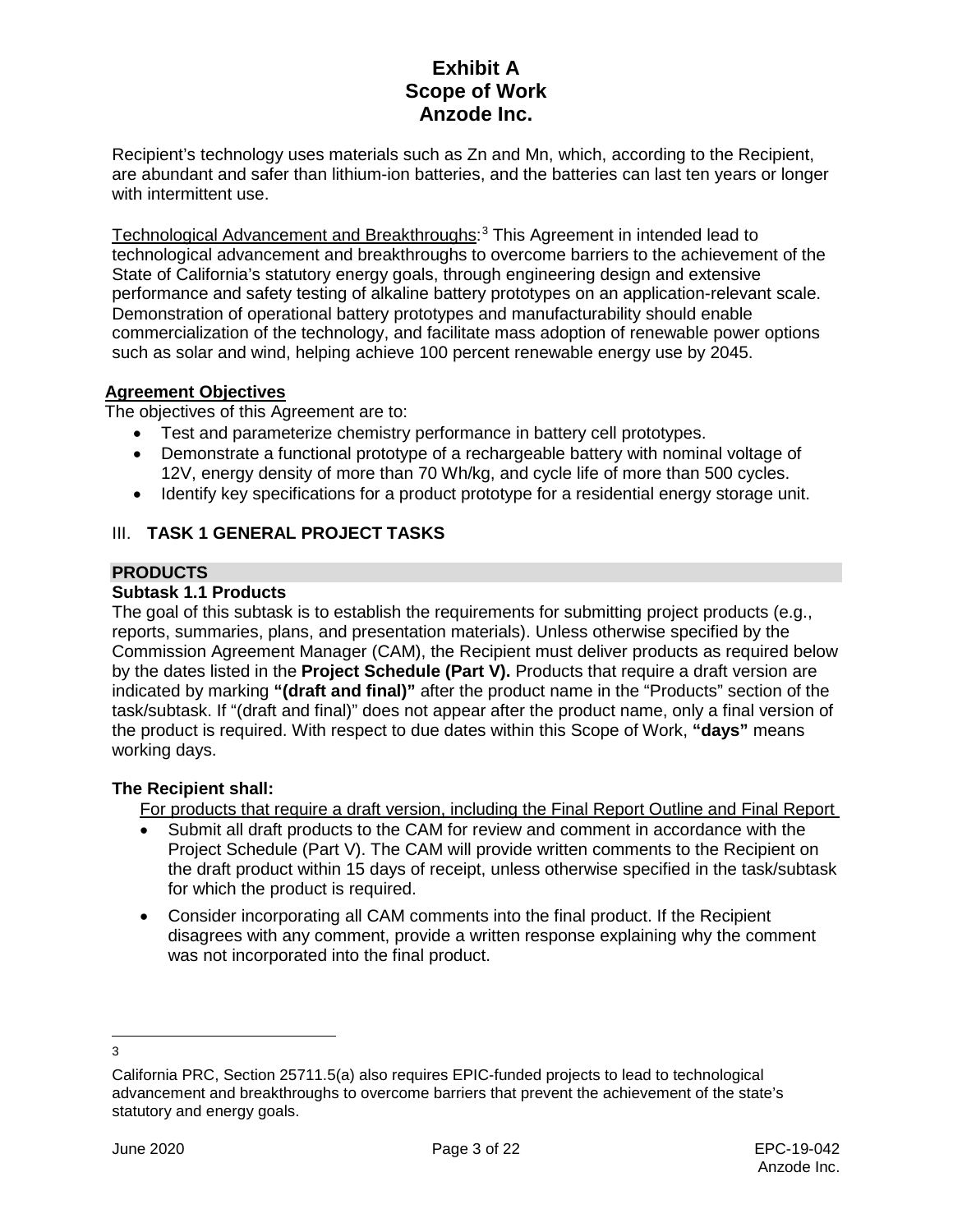• Submit the revised product and responses to comments within 10 days of notice by the CAM, unless the CAM specifies a longer time period, or approves a request for additional time.

## For products that require a final version only

• Submit the product to the CAM for acceptance. The CAM may request minor revisions or explanations prior to acceptance.

## For all products

• Submit all data and documents required as products in accordance with the following Instructions for Submitting Electronic Files and Developing Software:

## **o Electronic File Format**

 Submit all data and documents required as products under this Agreement in an electronic file format that is fully editable and compatible with the Energy Commission's software and Microsoft (MS)-operating computing platforms, or with any other format approved by the CAM. Deliver an electronic copy of the full text of any Agreement data and documents in a format specified by the CAM, such as memory stick or CD-ROM.

The following describes the accepted formats for electronic data and documents provided to the Energy Commission as products under this Agreement, and establishes the software versions that will be required to review and approve all software products:

- Data sets will be in MS Access or MS Excel file format (version 2007 or later), or any other format approved by the CAM.
- Text documents will be in MS Word file format, version 2007 or later.
- Documents intended for public distribution will be in PDF file format.
- **The Recipient must also provide the native Microsoft file format.**
- Project management documents will be in Microsoft Project file format, version 2007 or later.

## **o Software Application Development**

Use the following standard Application Architecture components in compatible versions for any software application development required by this Agreement (e.g., databases, models, modeling tools), unless the CAM approves other software applications such as open source programs:

- Microsoft ASP.NET framework (version 3.5 and up). Recommend 4.0.
- Microsoft Internet Information Services (IIS), (version 6 and up) Recommend 7.5.
- Visual Studio.NET (version 2008 and up). Recommend 2010.
- C# Programming Language with Presentation (UI), Business Object and Data Layers.
- **SQL (Structured Query Language).**
- Microsoft SQL Server 2008, Stored Procedures. Recommend 2008 R2.
- Microsoft SQL Reporting Services. Recommend 2008 R2.
- **XML** (external interfaces).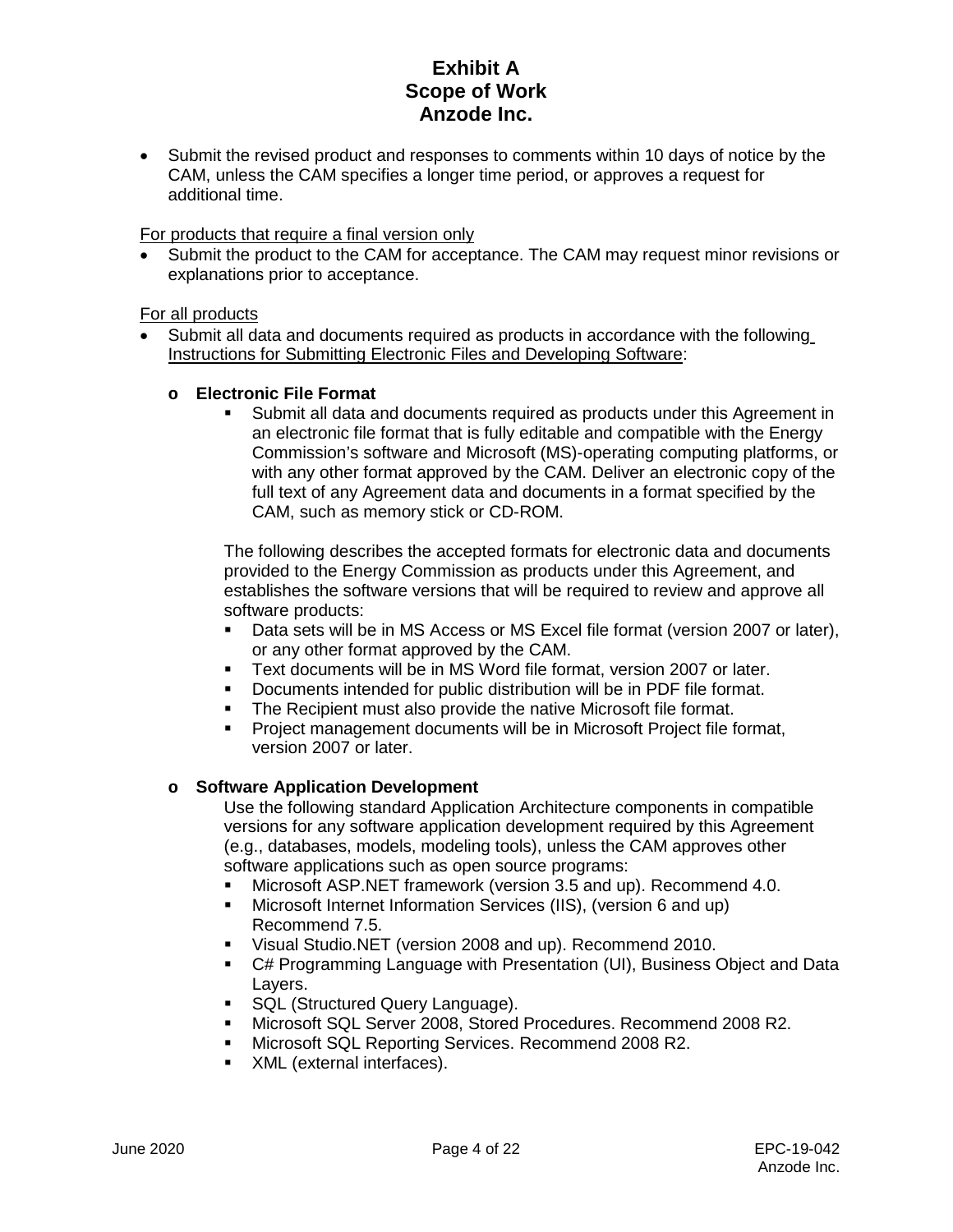Any exceptions to the Electronic File Format requirements above must be approved in writing by the CAM. The CAM will consult with the Energy Commission's Information Technology Services Branch to determine whether the exceptions are allowable.

## *MEETINGS*

## **Subtask 1.2 Kick-off Meeting**

The goal of this subtask is to establish the lines of communication and procedures for implementing this Agreement.

### **The Recipient shall:**

• Attend a "Kick-off" meeting with the CAM, the Commission Agreement Officer (CAO), and any other Energy Commission staff relevant to the Agreement. The Recipient will bring its Project Manager and any other individuals designated by the CAM to this meeting. The administrative and technical aspects of the Agreement will be discussed at the meeting. Prior to the meeting, the CAM will provide an agenda to all potential meeting participants. The meeting may take place in person or by electronic conferencing (e.g., WebEx), with approval of the CAM.

The administrative portion of the meeting will include discussion of the following:

- o Terms and conditions of the Agreement;
- o Administrative products (subtask 1.1);
- o CPR meetings (subtask 1.3);
- o Match fund documentation (subtask 1.7);
- o Permit documentation (subtask 1.8);
- o Subcontracts (subtask 1.9); and
- o Any other relevant topics.

The technical portion of the meeting will include discussion of the following:

- o The CAM's expectations for accomplishing tasks described in the Scope of Work;
- o An updated Project Schedule;
- o Technical products (subtask 1.1);
- o Progress reports and invoices (subtask 1.5);
- o Final Report (subtask 1.6);
- o Technical Advisory Committee meetings (subtasks 1.10 and 1.11); and
- o Any other relevant topics.
- Provide an *Updated Project Schedule, List of Match Funds,* and *List of Permits*, as needed to reflect any changes in the documents.

## **The CAM shall:**

- Designate the date and location of the meeting.
- Send the Recipient a *Kick-off Meeting Agenda*.

### **Recipient Products:**

- Updated Project Schedule *(if applicable)*
- Updated List of Match Funds *(if applicable)*
- Updated List of Permits *(if applicable)*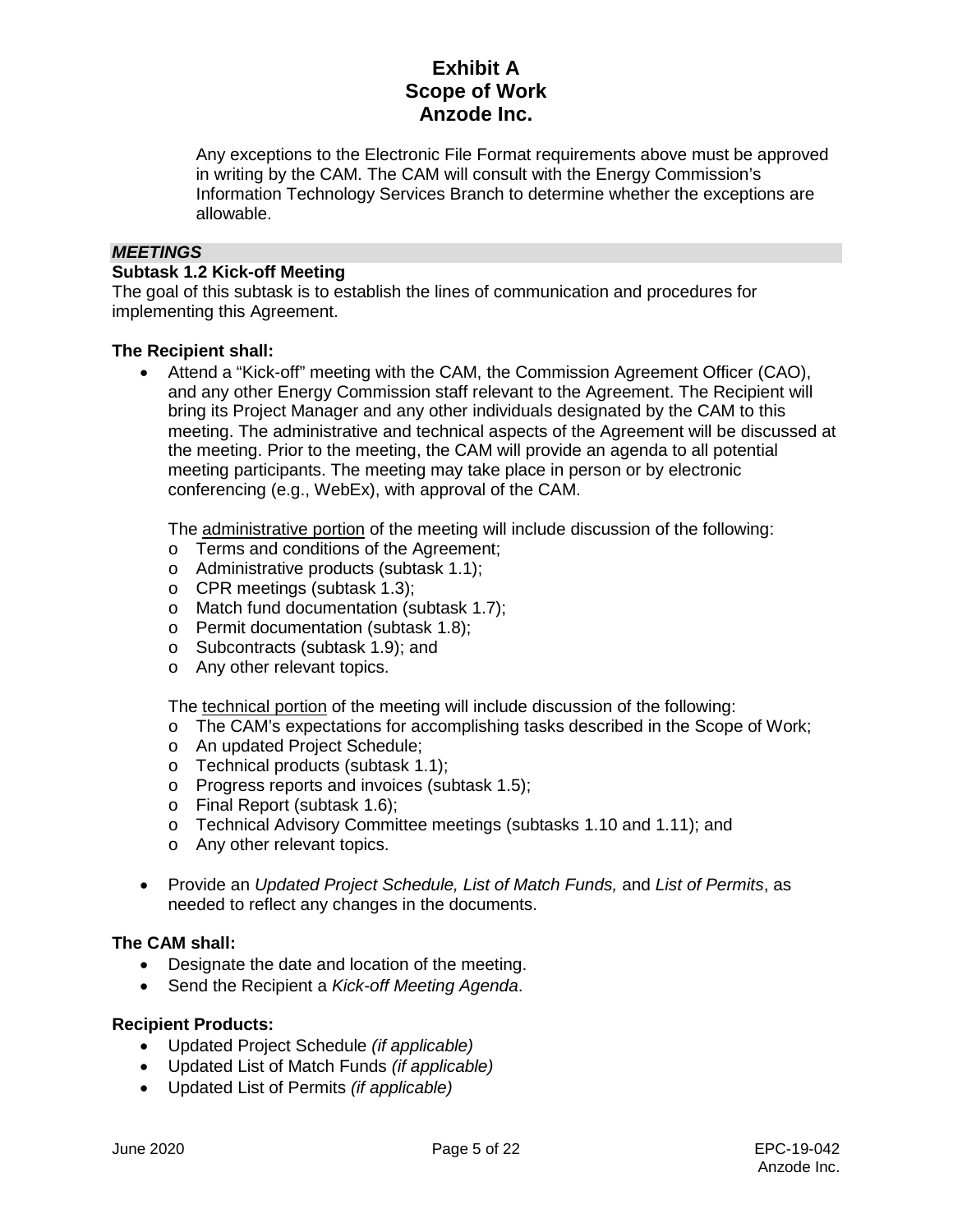### **CAM Product:**

• Kick-off Meeting Agenda

## **Subtask 1.3 Critical Project Review (CPR) Meetings**

The goal of this subtask is to determine if the project should continue to receive Energy Commission funding, and if so whether any modifications must be made to the tasks, products, schedule, or budget. CPR meetings provide the opportunity for frank discussions between the Energy Commission and the Recipient. As determined by the CAM, discussions may include project status, challenges, successes, advisory group findings and recommendations, final report preparation, and progress on technical transfer and production readiness activities (if applicable). Participants will include the CAM and the Recipient, and may include the CAO and any other individuals selected by the CAM to provide support to the Energy Commission.

CPR meetings generally take place at key, predetermined points in the Agreement, as determined by the CAM and as shown in the Task List on page 1 of this Exhibit. However, the CAM may schedule additional CPR meetings as necessary. The budget will be reallocated to cover the additional costs borne by the Recipient, but the overall Agreement amount will not increase. CPR meetings generally take place at the Energy Commission, but they may take place at another location, or may be conducted via electronic conferencing (e.g., WebEx) as determined by the CAM.

### **The Recipient shall:**

- Prepare a *CPR Report* for each CPR meeting that: (1) discusses the progress of the Agreement toward achieving its goals and objectives; and (2) includes recommendations and conclusions regarding continued work on the project.
- Submit the CPR Report along with any other *Task Products* that correspond to the technical task for which the CPR meeting is required (i.e., if a CPR meeting is required for Task 2, submit the Task 2 products along with the CPR Report).
- Attend the CPR meeting.
- Present the CPR Report and any other required information at each CPR meeting.

### **The CAM shall:**

- Determine the location, date, and time of each CPR meeting with the Recipient's input.
- Send the Recipient a *CPR Agenda* and a *List of Expected CPR Participants* in advance of the CPR meeting. If applicable, the agenda will include a discussion of match funding and permits.
- Conduct and make a record of each CPR meeting. Provide the Recipient with a *Schedule for Providing a Progress Determination* on continuation of the project.
- Determine whether to continue the project, and if so whether modifications are needed to the tasks, schedule, products, or budget for the remainder of the Agreement. If the CAM concludes that satisfactory progress is not being made, this conclusion will be referred to the Deputy Director of the Energy Research and Development Division.
- Provide the Recipient with a *Progress Determination* on continuation of the project, in accordance with the schedule. The Progress Determination may include a requirement that the Recipient revise one or more products.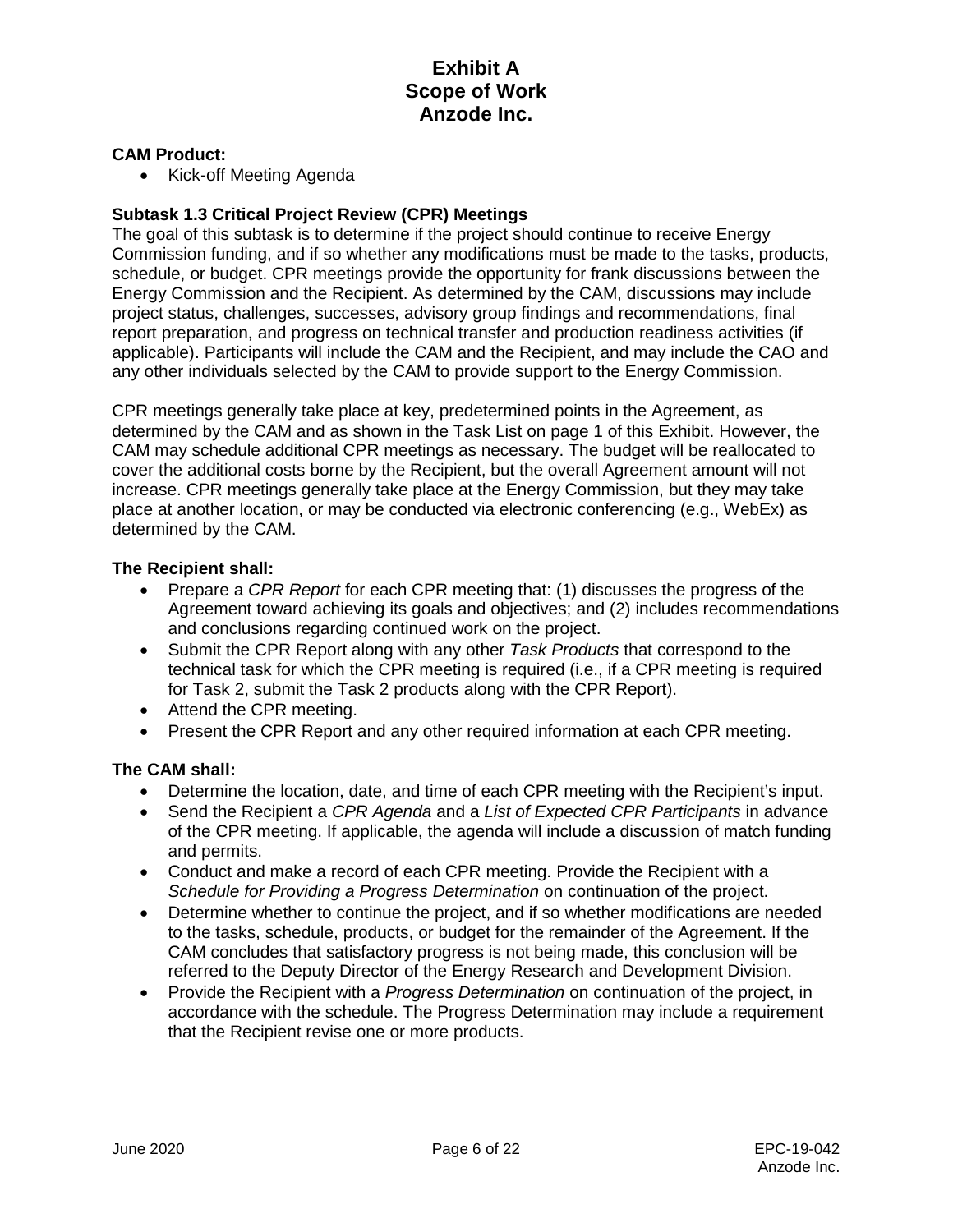## **Recipient Products:**

- CPR Report(s)
- Task Products (draft and/or final as specified in the task)

## **CAM Products:**

- CPR Agenda
- List of Expected CPR Participants
- Schedule for Providing a Progress Determination
- Progress Determination

### **Subtask 1.4 Final Meeting**

The goal of this subtask is to complete the closeout of this Agreement.

### **The Recipient shall:**

• Meet with Energy Commission staff to present project findings, conclusions, and recommendations. The final meeting must be completed during the closeout of this Agreement. This meeting will be attended by the Recipient and CAM, at a minimum. The meeting may occur in person or by electronic conferencing (e.g., WebEx), with approval of the CAM.

The technical and administrative aspects of Agreement closeout will be discussed at the meeting, which may be divided into two separate meetings at the CAM's discretion.

- $\circ$  The technical portion of the meeting will involve the presentation of findings, conclusions, and recommended next steps (if any) for the Agreement. The CAM will determine the appropriate meeting participants.
- $\circ$  The administrative portion of the meeting will involve a discussion with the CAM and the CAO of the following Agreement closeout items:
	- **Disposition of any state-owned equipment.**<br>**Disposition is a Uniform Commercial Code Final**
	- Need to file a Uniform Commercial Code Financing Statement (Form UCC-1) regarding the Energy Commission's interest in patented technology.
	- The Energy Commission's request for specific "generated" data (not already provided in Agreement products).
	- Need to document the Recipient's disclosure of "subject inventions" developed under the Agreement.
	- "Surviving" Agreement provisions such as repayment provisions and confidential products.
	- **Final invoicing and release of retention.**
- Prepare a *Final Meeting Agreement Summary* that documents any agreement made between the Recipient and Commission staff during the meeting.
- Prepare a *Schedule for Completing Agreement Closeout Activities*.
- Provide *All Draft and Final Written Products* on a CD-ROM or USB memory stick, organized by the tasks in the Agreement.

### **Products:**

- Final Meeting Agreement Summary *(if applicable)*
- Schedule for Completing Agreement Closeout Activities
- All Draft and Final Written Products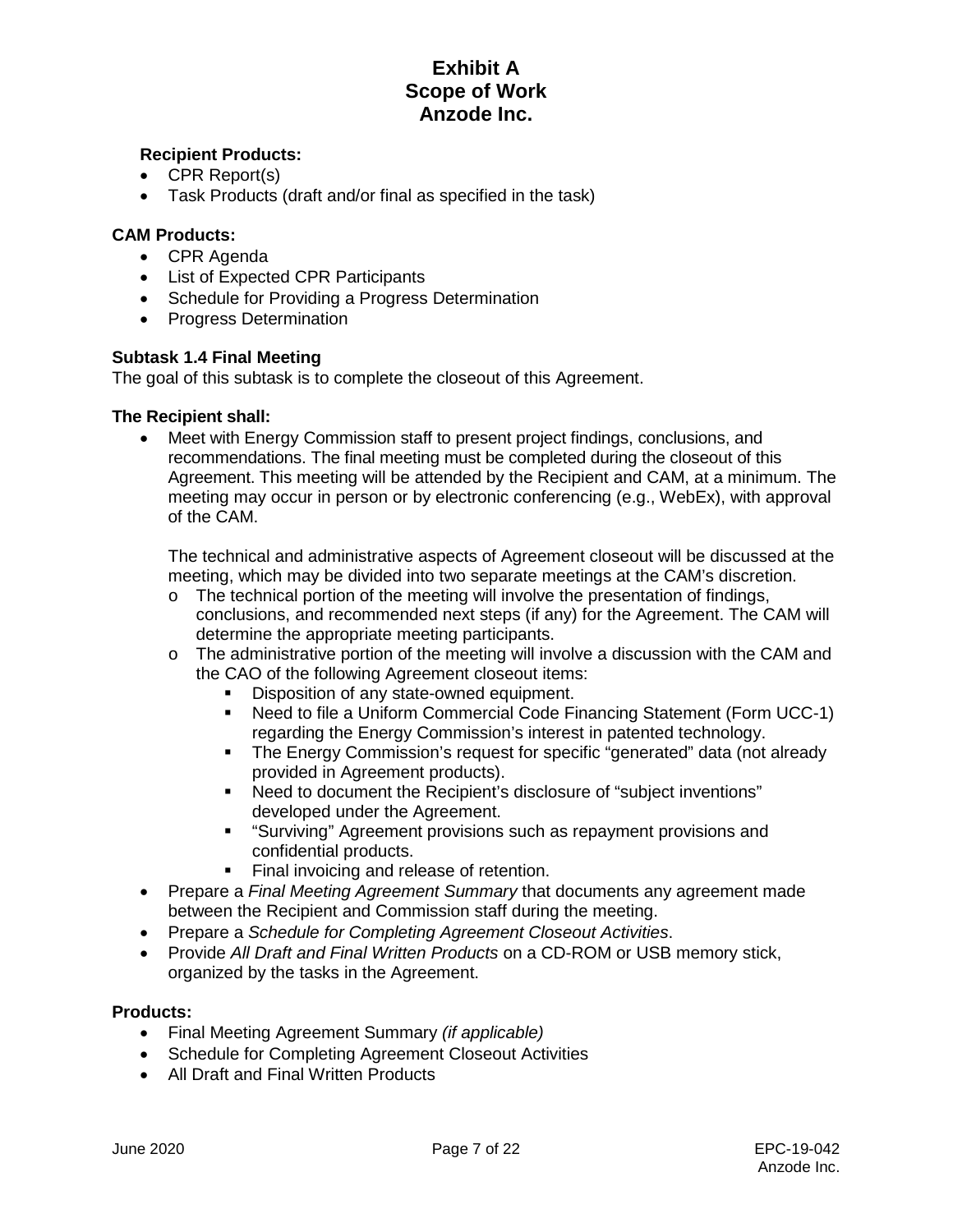## *REPORTS AND INVOICES*

#### **Subtask 1.5 Progress Reports and Invoices**

The goals of this subtask are to: (1) periodically verify that satisfactory and continued progress is made towards achieving the project objectives of this Agreement; and (2) ensure that invoices contain all required information and are submitted in the appropriate format.

#### **The Recipient shall:**

- Submit a monthly *Progress Report* to the CAM. Each progress report must:
	- o Summarize progress made on all Agreement activities as specified in the scope of work for the preceding month, including accomplishments, problems, milestones, products, schedule, fiscal status, and an assessment of the ability to complete the Agreement within the current budget and any anticipated cost overruns. See the Progress Report Format Attachment for the recommended specifications.
- Submit a monthly or quarterly *Invoice* that follows the instructions in the "Payment of Funds" section of the terms and conditions, including a financial report on Match Fund and in-state expenditures.

### **Products:**

- Progress Reports
- Invoices

### **Subtask 1.6 Final Report**

The goal of this subtask is to prepare a comprehensive Final Report that describes the original purpose, approach, results, and conclusions of the work performed under this Agreement. The CAM will review the Final Report, which will be due at least **two months** before the Agreement end date. When creating the Final Report Outline and the Final Report, the Recipient must use the Style Manual provided by the CAM.

### **Subtask 1.6.1 Final Report Outline**

### **The Recipient shall:**

• Prepare a *Final Report Outline* in accordance with the *Style Manual* provided by the CAM. *(See Task 1.1 for requirements for draft and final products.)*

#### **Recipient Products:**

• Final Report Outline (draft and final)

### **CAM Product:**

- Style Manual
- Comments on Draft Final Report Outline
- Acceptance of Final Report Outline

### **Subtask 1.6.2 Final Report**

### **The Recipient shall:**

• Prepare a *Final Report* for this Agreement in accordance with the approved Final Report Outline, Style Manual, and Final Report Template provided by the CAM with the following considerations: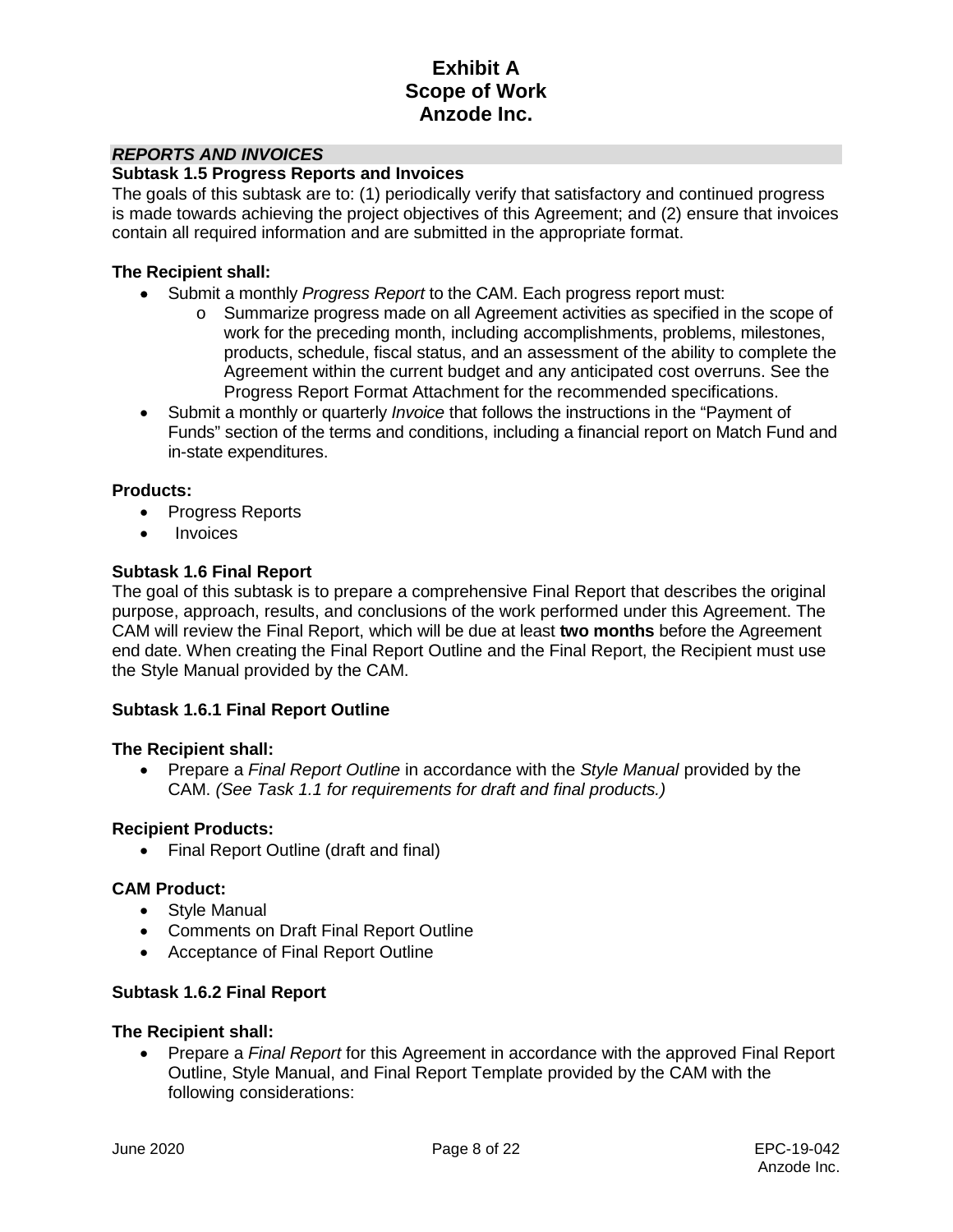- o Ensure that the report includes the following items, in the following order:
	- Cover page (**required**)
	- Credits page on the reverse side of cover with legal disclaimer (**required**)
	- Acknowledgements page (optional)
	- Preface (**required**)
	- **Abstract, keywords, and citation page (required)**<br>**Example of Contents (required, followed by List of Example**
	- Table of Contents (**required**, followed by List of Figures and List of Tables, if needed)
	- **Executive summary (required)**
	- **Body of the report (required)**
	- References (if applicable)
	- Glossary/Acronyms (If more than 10 acronyms or abbreviations are used, it is required.)
	- **Bibliography (if applicable)**
	- Appendices (if applicable) (Create a separate volume if very large.)
	- Attachments (if applicable)
- o Ensure that the document is written in the third person.
- o Ensure that the Executive Summary is understandable to the lay public.
	- Briefly summarize the completed work. Succinctly describe the project results and whether or not the project goals were accomplished.
	- **IDENTIFY WHICH SPECIFIC REEPAYERS CAN benefit from the project results** and how they can achieve the benefits.
	- **If it's necessary to use a technical term in the Executive Summary,** provide a brief definition or explanation when the technical term is first used.
- o Follow the Style Guide format requirements for headings, figures/tables, citations, and acronyms/abbreviations.
- o Ensure that the document omits subjective comments and opinions. However, recommendations in the conclusion of the report are allowed.
- o Include a brief description of the project results in the Abstract.
- Submit a draft of the report to the CAM for review and comment. The CAM will provide written comments to the Recipient on the draft product within 15 days of receipt
- Consider incorporating all CAM comments into the Final Report. If the Recipient disagrees with any comment, provide a written response explaining why the comment was not incorporated into the final product
- Submit the revised Final Report and responses to comments within 10 days of notice by the CAM, unless the CAM specifies a longer time period or approves a request for additional time.
- Submit one bound copy of the *Final Report* to the CAM along with *Written Responses to Comments on the Draft Final Report*.

## **Products**:

- Final Report (draft and final)
- Written Responses to Comments on the Draft Final Report

### **CAM Product:**

• Written Comments on the Draft Final Report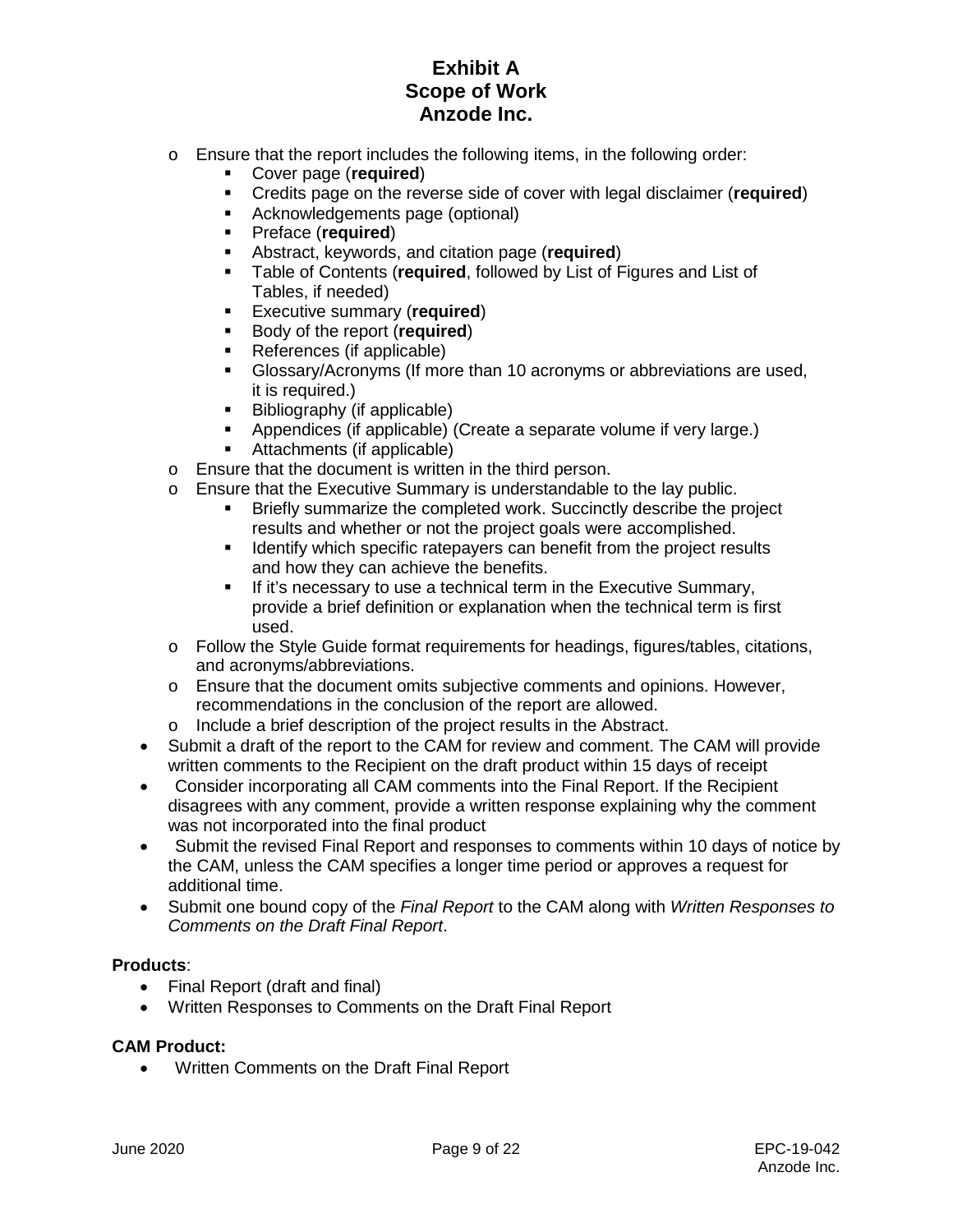## *MATCH FUNDS, PERMITS, AND SUBCONTRACTS*

### **Subtask 1.7 Match Funds**

The goal of this subtask is to ensure that the Recipient obtains any match funds planned for this Agreement and applies them to the Agreement during the Agreement term.

While the costs to obtain and document match funds are not reimbursable under this Agreement, the Recipient may spend match funds for this task. The Recipient may only spend match funds during the Agreement term, either concurrently or prior to the use of Energy Commission funds. Match funds must be identified in writing, and the Recipient must obtain any associated commitments before incurring any costs for which the Recipient will request reimbursement.

### **The Recipient shall:**

• Prepare a *Match Funds Status Letter* that documents the match funds committed to this Agreement. If no match funds were part of the proposal that led to the Energy Commission awarding this Agreement and none have been identified at the time this Agreement starts, then state this in the letter.

If match funds were a part of the proposal that led to the Energy Commission awarding this Agreement, then provide in the letter:

- o A list of the match funds that identifies:
	- The amount of cash match funds, their source(s) (including a contact name, address, and telephone number), and the task(s) to which the match funds will be applied.
	- The amount of each in-kind contribution, a description of the contribution type (e.g., property, services), the documented market or book value, the source (including a contact name, address, and telephone number), and the task(s) to which the match funds will be applied. If the in-kind contribution is equipment or other tangible or real property, the Recipient must identify its owner and provide a contact name, address, telephone number, and the address where the property is located.
	- If different from the solicitation application, provide a letter of commitment from an authorized representative of each source of match funding that the funds or contributions have been secured.
- At the Kick-off meeting, discuss match funds and the impact on the project if they are significantly reduced or not obtained as committed. If applicable, match funds will be included as a line item in the progress reports and will be a topic at CPR meetings.
- Provide a *Supplemental Match Funds Notification Letter* to the CAM of receipt of additional match funds.
- Provide a *Match Funds Reduction Notification Letter* to the CAM if existing match funds are reduced during the course of the Agreement. Reduction of match funds may trigger a CPR meeting.

#### **Products:**

- Match Funds Status Letter
- Supplemental Match Funds Notification Letter *(if applicable)*
- Match Funds Reduction Notification Letter *(if applicable)*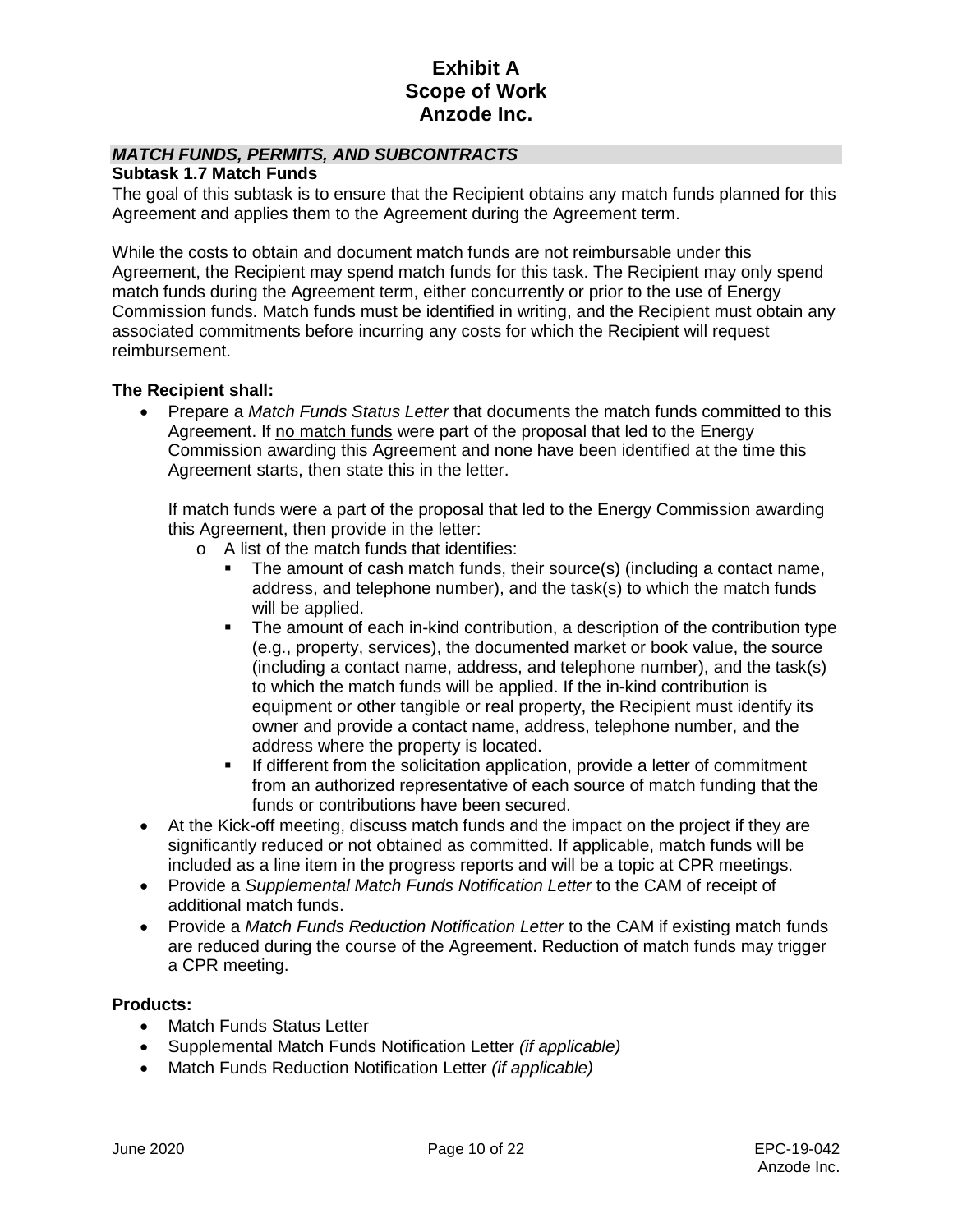## **Subtask 1.8 Permits**

The goal of this subtask is to obtain all permits required for work completed under this Agreement in advance of the date they are needed to keep the Agreement schedule on track. Permit costs and the expenses associated with obtaining permits are not reimbursable under this Agreement, with the exception of costs incurred by University of California recipients. Permits must be identified and obtained before the Recipient may incur any costs related to the use of the permit(s) for which the Recipient will request reimbursement.

## **The Recipient shall:**

- Prepare a *Permit Status Letter* that documents the permits required to conduct this Agreement. If no permits are required at the start of this Agreement, then state this in the letter. If permits will be required during the course of the Agreement, provide in the letter:
	- $\circ$  A list of the permits that identifies: (1) the type of permit; and (2) the name, address, and telephone number of the permitting jurisdictions or lead agencies.
	- $\circ$  The schedule the Recipient will follow in applying for and obtaining the permits.

The list of permits and the schedule for obtaining them will be discussed at the Kick-off meeting (subtask 1.2), and a timetable for submitting the updated list, schedule, and copies of the permits will be developed. The impact on the project if the permits are not obtained in a timely fashion or are denied will also be discussed. If applicable, permits will be included as a line item in progress reports and will be a topic at CPR meetings.

- If during the course of the Agreement additional permits become necessary, then provide the CAM with an *Updated List of Permits* (including the appropriate information on each permit) and an *Updated Schedule for Acquiring Permits*.
- Send the CAM a *Copy of Each Approved Permit*.
- If during the course of the Agreement permits are not obtained on time or are denied, notify the CAM within 5 days. Either of these events may trigger a CPR meeting.

### **Products:**

- Permit Status Letter
- Updated List of Permits *(if applicable)*
- Updated Schedule for Acquiring Permits *(if applicable)*
- Copy of Each Approved Permit *(if applicable)*

## **Subtask 1.9 Subcontracts**

The goals of this subtask are to: (1) procure subcontracts required to carry out the tasks under this Agreement; and (2) ensure that the subcontracts are consistent with the terms and conditions of this Agreement.

- Manage and coordinate subcontractor activities in accordance with the requirements of this Agreement.
- Incorporate this Agreement by reference into each subcontract.
- Include any required Energy Commission flow-down provisions in each subcontract, in addition to a statement that the terms of this Agreement will prevail if they conflict with the subcontract terms.
- If required by the CAM, submit a draft of each *Subcontract* required to conduct the work under this Agreement.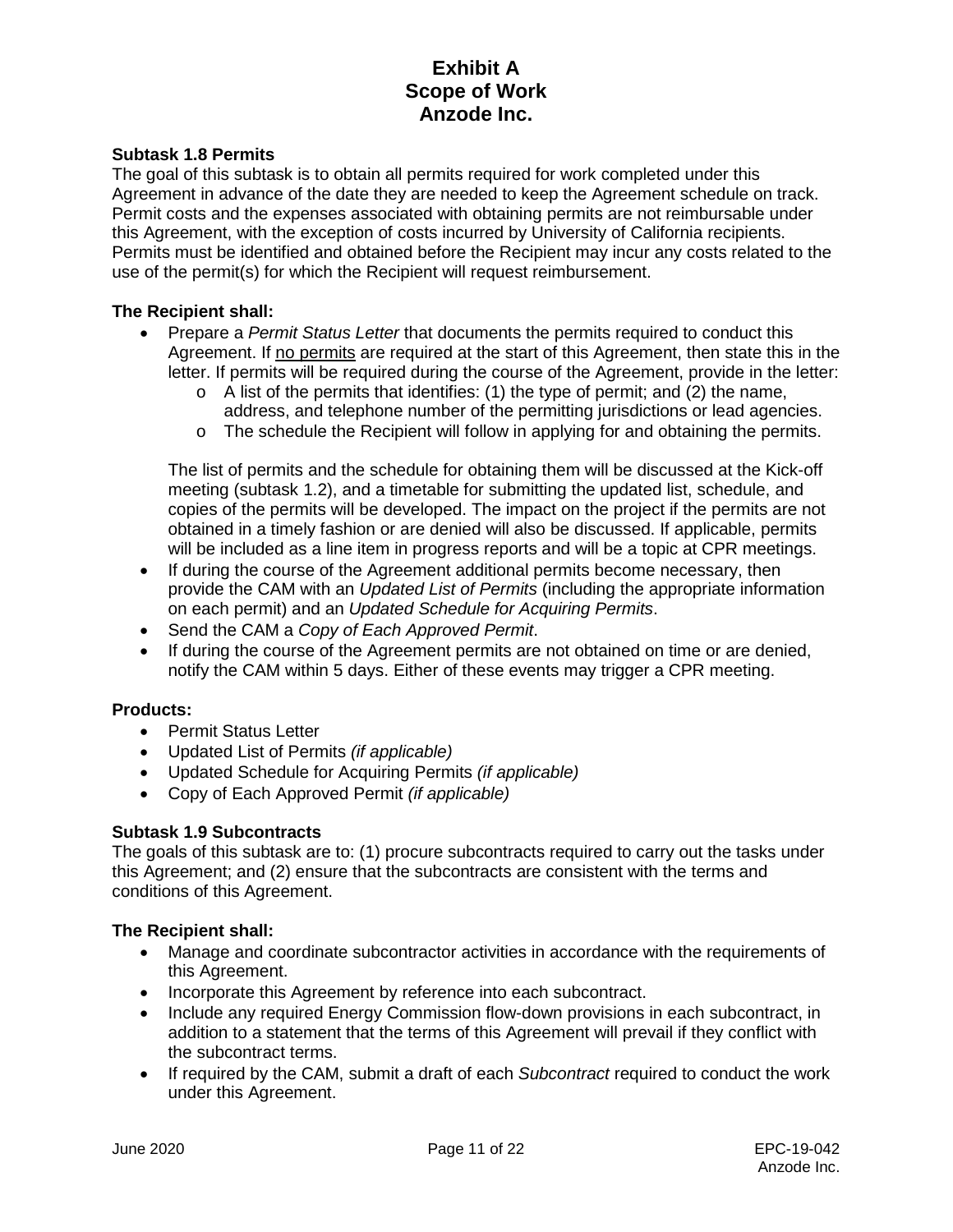- Submit a final copy of the executed subcontract.
- Notify and receive written approval from the CAM prior to adding any new subcontractors (see the discussion of subcontractor additions in the terms and conditions).

## **Products:**

• Subcontracts *(draft if required by the CAM)*

## *TECHNICAL ADVISORY COMMITTEE*

## **Subtask 1.10 Technical Advisory Committee (TAC)**

The goal of this subtask is to create an advisory committee for this Agreement. The TAC should be composed of diverse professionals. The composition will vary depending on interest, availability, and need. TAC members will serve at the CAM's discretion. The purpose of the TAC is to:

- Provide quidance in project direction. The quidance may include scope and methodologies, timing, and coordination with other projects. The guidance may be based on:
	- o Technical area expertise;
	- o Knowledge of market applications; or
	- o Linkages between the agreement work and other past, present, or future projects (both public and private sectors) that TAC members are aware of in a particular area.
- Review products and provide recommendations for needed product adjustments, refinements, or enhancements.
- Evaluate the tangible benefits of the project to the state of California, and provide recommendations as needed to enhance the benefits.
- Provide recommendations regarding information dissemination, market pathways, or commercialization strategies relevant to the project products.

The TAC may be composed of qualified professionals spanning the following types of disciplines:

- Researchers knowledgeable about the project subject matter;
- Members of trades that will apply the results of the project (e.g., designers, engineers, architects, contractors, and trade representatives);
- Public interest market transformation implementers;
- Product developers relevant to the project;
- U.S. Department of Energy research managers, or experts from other federal or state agencies relevant to the project;
- Public interest environmental groups;
- Utility representatives;
- Air district staff; and
- Members of relevant technical society committees.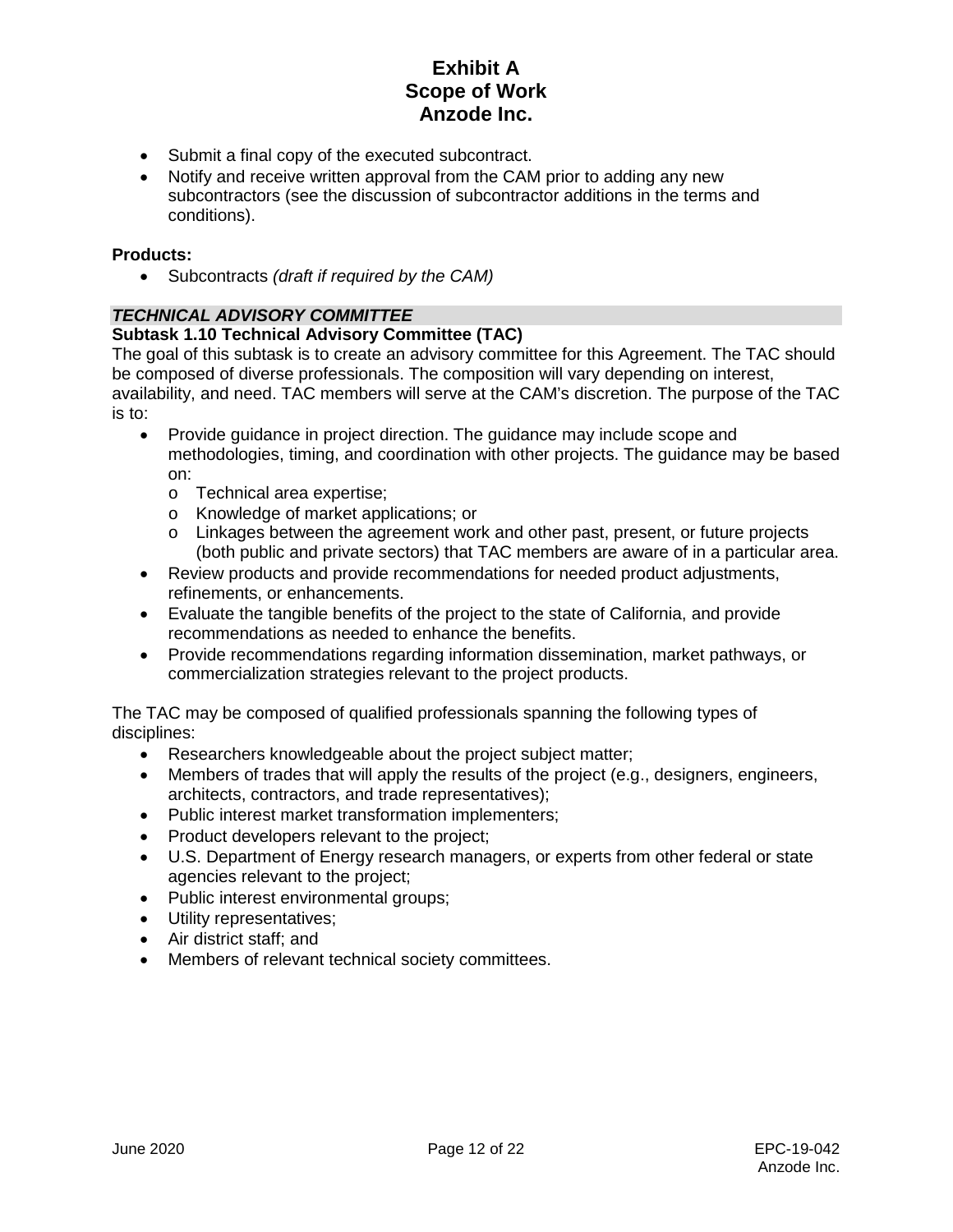## **The Recipient shall:**

- Prepare a *List of Potential TAC Members* that includes the names, companies, physical and electronic addresses, and phone numbers of potential members. The list will be discussed at the Kick-off meeting, and a schedule for recruiting members and holding the first TAC meeting will be developed.
- Recruit TAC members. Ensure that each individual understands member obligations and the TAC meeting schedule developed in subtask 1.11.
- Prepare a *List of TAC Members* once all TAC members have committed to serving on the TAC.
- Submit *Documentation of TAC Member Commitment* (such as Letters of Acceptance) from each TAC member.

### **Products:**

- List of Potential TAC Members
- List of TAC Members
- Documentation of TAC Member Commitment

## **Subtask 1.11 TAC Meetings**

The goal of this subtask is for the TAC to provide strategic guidance for the project by participating in regular meetings, which may be held via teleconference.

### **The Recipient shall:**

- Discuss the TAC meeting schedule with the CAM at the Kick-off meeting. Determine the number and location of meetings (in-person and via teleconference) in consultation with the CAM.
- Prepare a *TAC Meeting Schedule* that will be presented to the TAC members during recruiting. Revise the schedule after the first TAC meeting to incorporate meeting comments.
- Prepare a *TAC Meeting Agenda* and *TAC Meeting Back-up Materials* for each TAC meeting.
- Organize and lead TAC meetings in accordance with the TAC Meeting Schedule. Changes to the schedule must be pre-approved in writing by the CAM.
- Prepare *TAC Meeting Summaries* that include any recommended resolutions of major TAC issues.

## **The TAC shall:**

- Help set the project team's goals and contribute to the development and evaluation of its statement of proposed objectives as the project evolves.
- Provide a credible and objective sounding board on the wide range of technical and financial barriers and opportunities.
- Help identify key areas where the project has a competitive advantage, value proposition, or strength upon which to build.
- Advocate on behalf of the project in its effort to build partnerships, governmental support and relationships with a national spectrum of influential leaders.
- Ask probing questions that insure a long-term perspective on decision-making and progress toward the project's strategic goals.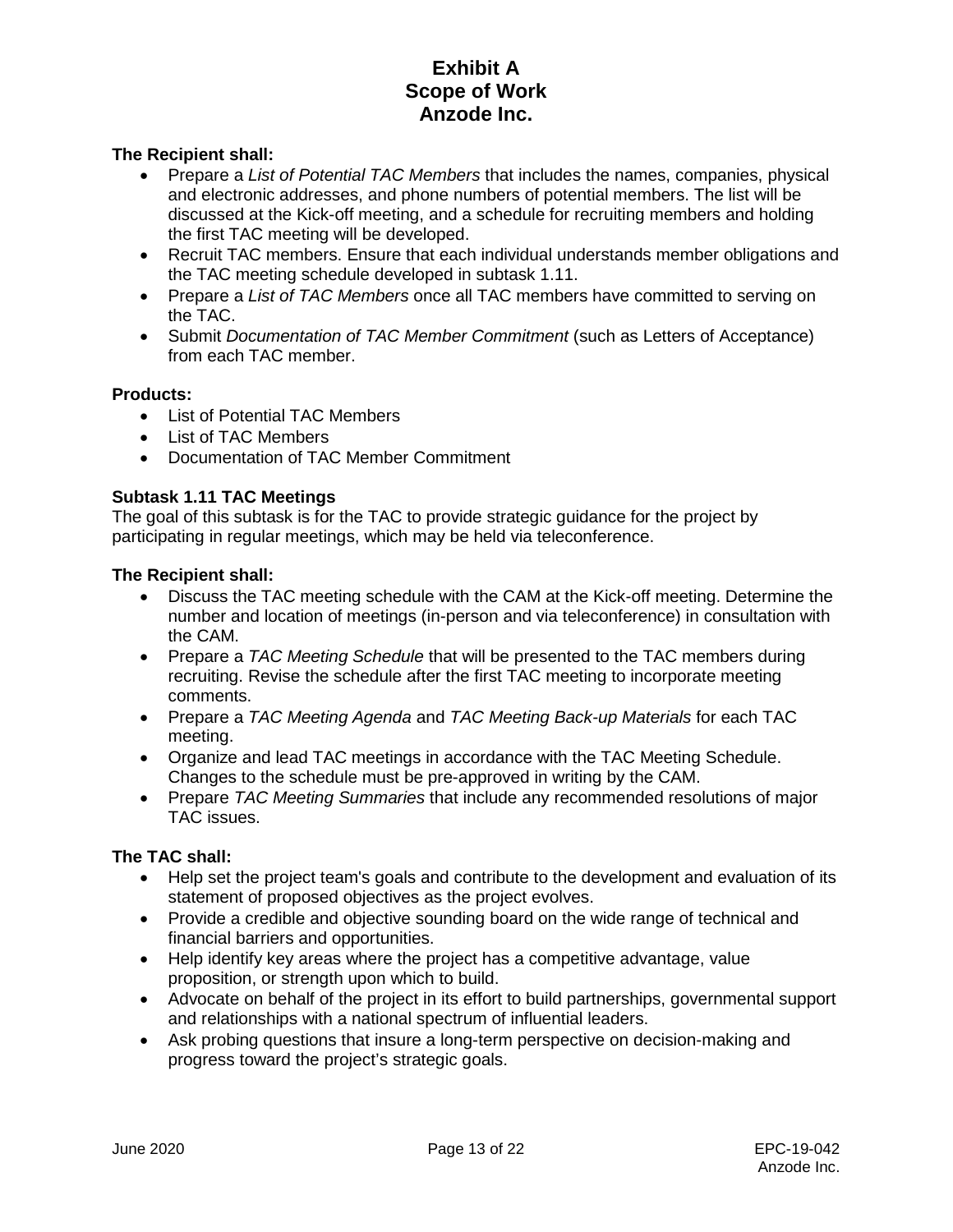## **Products:**

- TAC Meeting Schedule (draft and final)
- TAC Meeting Agendas (draft and final)
- TAC Meeting Back-up Materials
- TAC Meeting Summaries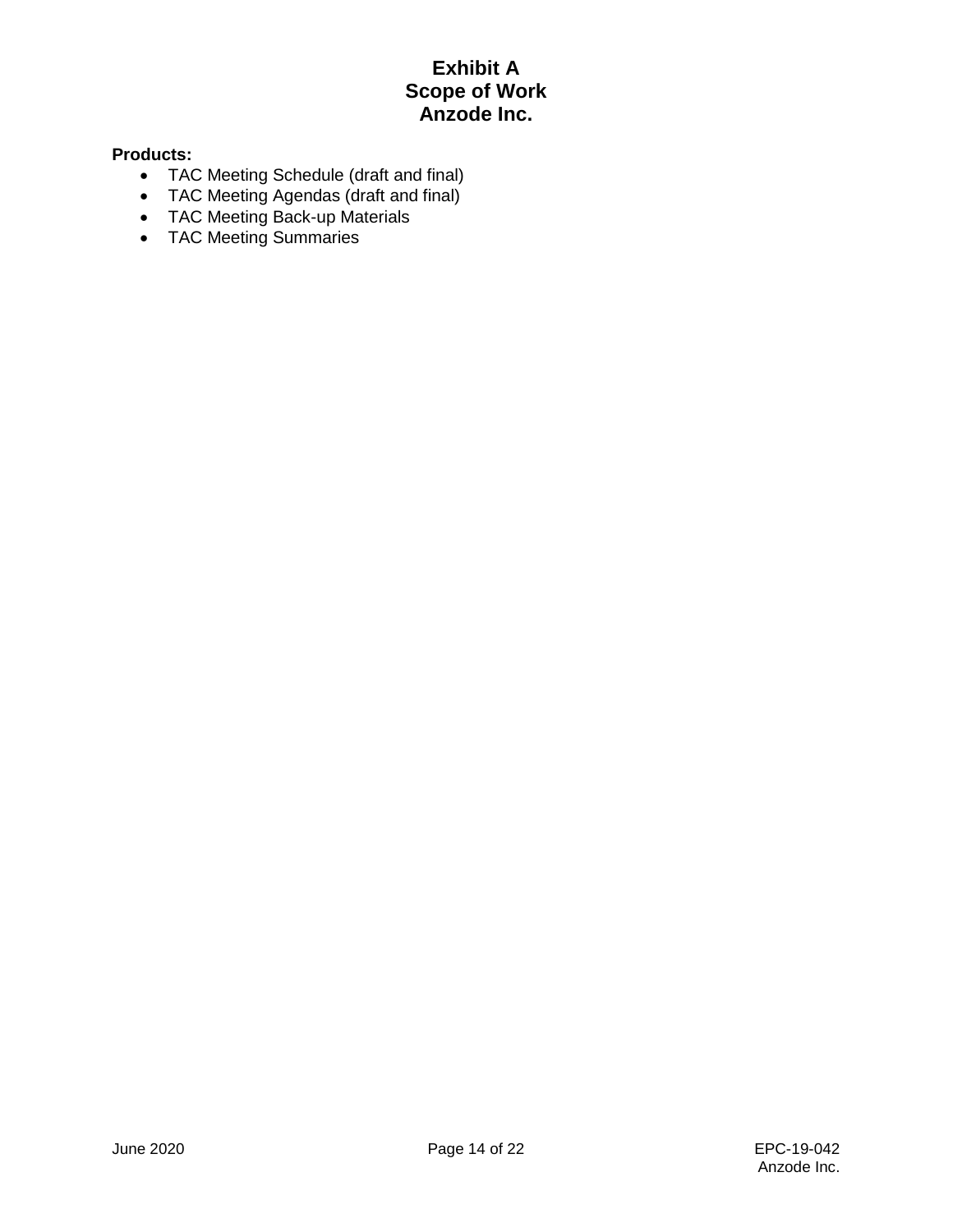## IV. **TECHNICAL TASKS**

*Products that require a draft version are indicated by marking "(draft and final)" after the product name in the "Products" section of the task/subtask. If "(draft and final)" does not appear after the product name, only a final version of the product is required. Subtask 1.1 (Products) describes the procedure for submitting products to the CAM.* 

## **TASK 2: CELL PROTOTYPING, TESTING, AND OPTIMIZATION**

The goals of this task are to build and validate the performance of battery cell prototypes of different scales (100 mAh single-layer cells and 5 Ah multilayer cells); and demonstrate improvement in cell performance by optimizing electrode characteristics (such as loading, porosity, composition) and overall cell design and assembly procedure.

### **The Recipient shall:**

- Establish prototype designs for the following cases:
	- **o** single-layer 100 mAh cell
	- **o** multilayer 5 Ah prismatic cell.
- Prepare a *Cell Test Plan* that describes test objectives, procedures, test schedules, conditions, facilities, and equipment used to test. The tests will include:
	- **o** Capacity tests
	- **o** Test energy efficiency and coulombic efficiency
	- **o** Discharge rate tests
	- **o** Different charging rates and profiles
	- **o** Cycle life tests
	- **o** Shelf life tests
	- **o** Self-discharge tests
	- **o** Thermal characteristics at different discharge rates
	- **o** Rate performance, self-discharge, and cycle life at different temperatures.
- Fabricate electrodes and build cell prototypes.
- Carry out the tests according to the *Cell Test Plan.*
- Prepare a *Cell Prototyping Report* that includes:
	- **o** Detailed prototype design and photos of five cell prototypes (5 Ah each)
	- **o** Present prototypes over a video web meeting.
	- **o** Test results
	- **o** Cell design recommendations.

### **Products:**

- Cell Test Plan
- Cell Prototyping Report (draft and final)

### **TASK 3: BATTERY PROTOTYPE DEMONSTRATION**

The goal of this task is to build and validate performance of battery prototypes using cell design developed in Task 2.

### **The Recipient shall:**

• Use cell test results from Task 2 to design battery pack prototypes with the 8S1P (12V 5 Ah) pack configuration.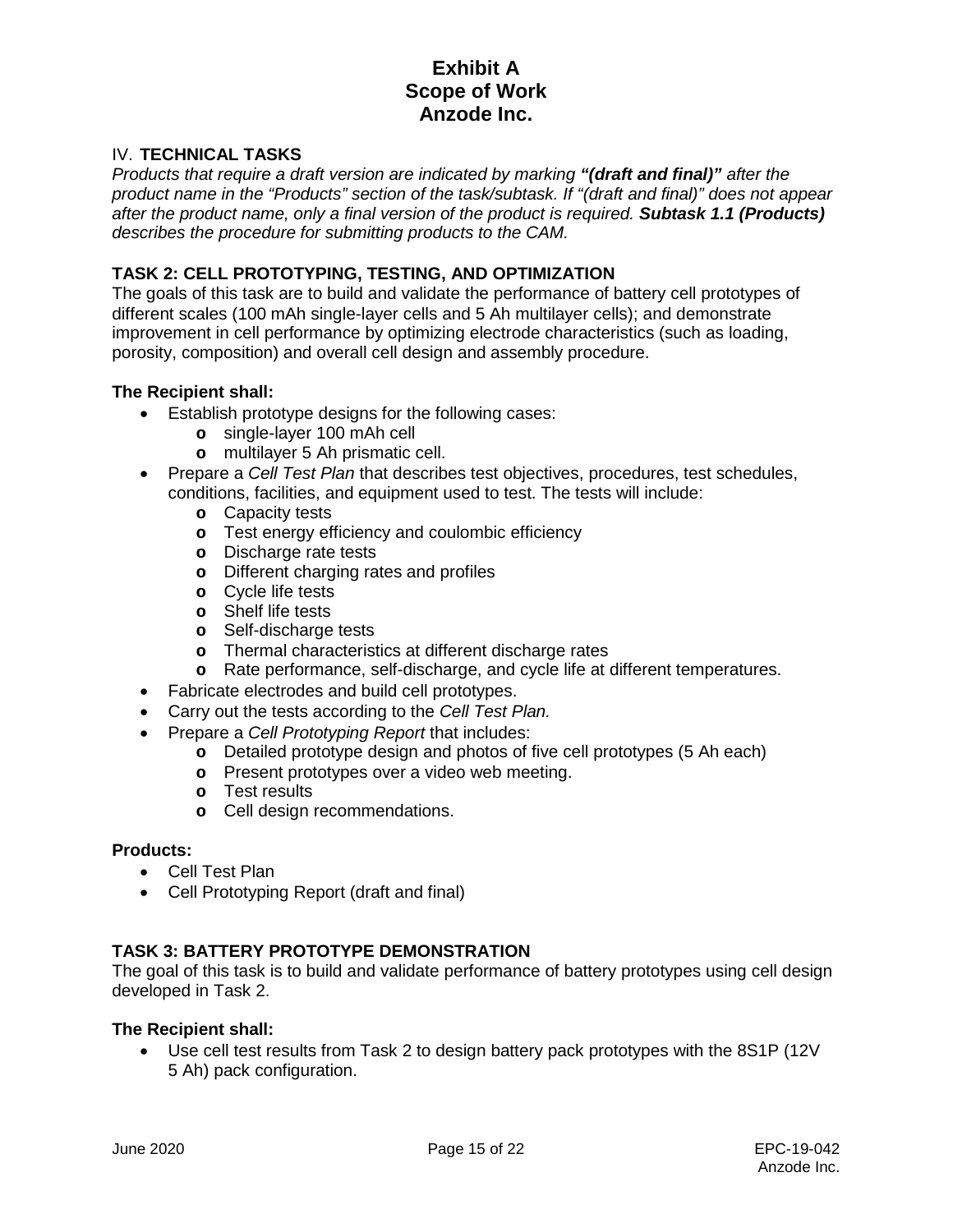- Design and build cell voltage and temperature monitoring system for battery prototypes monitoring using commercial off-the-shelf components or products. Data from the monitoring system will be logged using personal computer.
- Prepare a *Battery Test Plan* that describes test objectives, procedures, test schedules, conditions, facilities, and equipment used to test. The tests will include:
	- **o** Capacity tests
	- **o** Test energy efficiency and coulombic efficiency
	- **o** Discharge rate tests
	- **o** Different charging rates and profiles
	- **o** Cycle life tests
	- **o** Self-discharge tests
	- **o** Thermal characteristics at different discharge rates.
- Fabricate electrodes and cells and build battery prototypes.
- Carry out the tests according to the *Battery Test Plan.*
- Analyze test results and outline requirements for battery management system and charger requirements.
- Prepare a *Battery Prototyping Report* that includes:
	- **o** Detailed prototype design
	- **o** Test results
	- **o** Battery design recommendations
	- **o** BMS requirements
	- **o** Battery charger requirements.
- Prepare *CPR Report #1* and participate in a CPR meeting, in accordance with subtask 1.3 (CPR Meetings)

### **Products:**

- Battery Test Plan
- Battery Prototyping Report (draft and final)
- CPR Report #1

## **TASK 4: SAFETY TESTING**

The goal of this task is to demonstrate a safety level of the battery prototypes superior to those of a commercial Li-ion battery with a similar energy level. The safety tests will be conducted in accordance with applicable current test standards for batteries.

- Prepare a *Safety Test Plan* that describes test objectives, procedures, test schedules, conditions, facilities, and equipment used to test.
- Procure required number of commercial Li-ion cells with energy similar to 5 Ah prototypes for the tests according to the *Safety Test Plan*.
- Assemble required number of 5 Ah prototypes according to the *Safety Test Plan.*
- Deliver the cells to the safety test facility.
- Conduct safety tests according to the *Safety Test Plan*.
- Prepare a *Safety Report* that describes the results of the safety tests, including a discussion on issues encountered and steps taken to address them.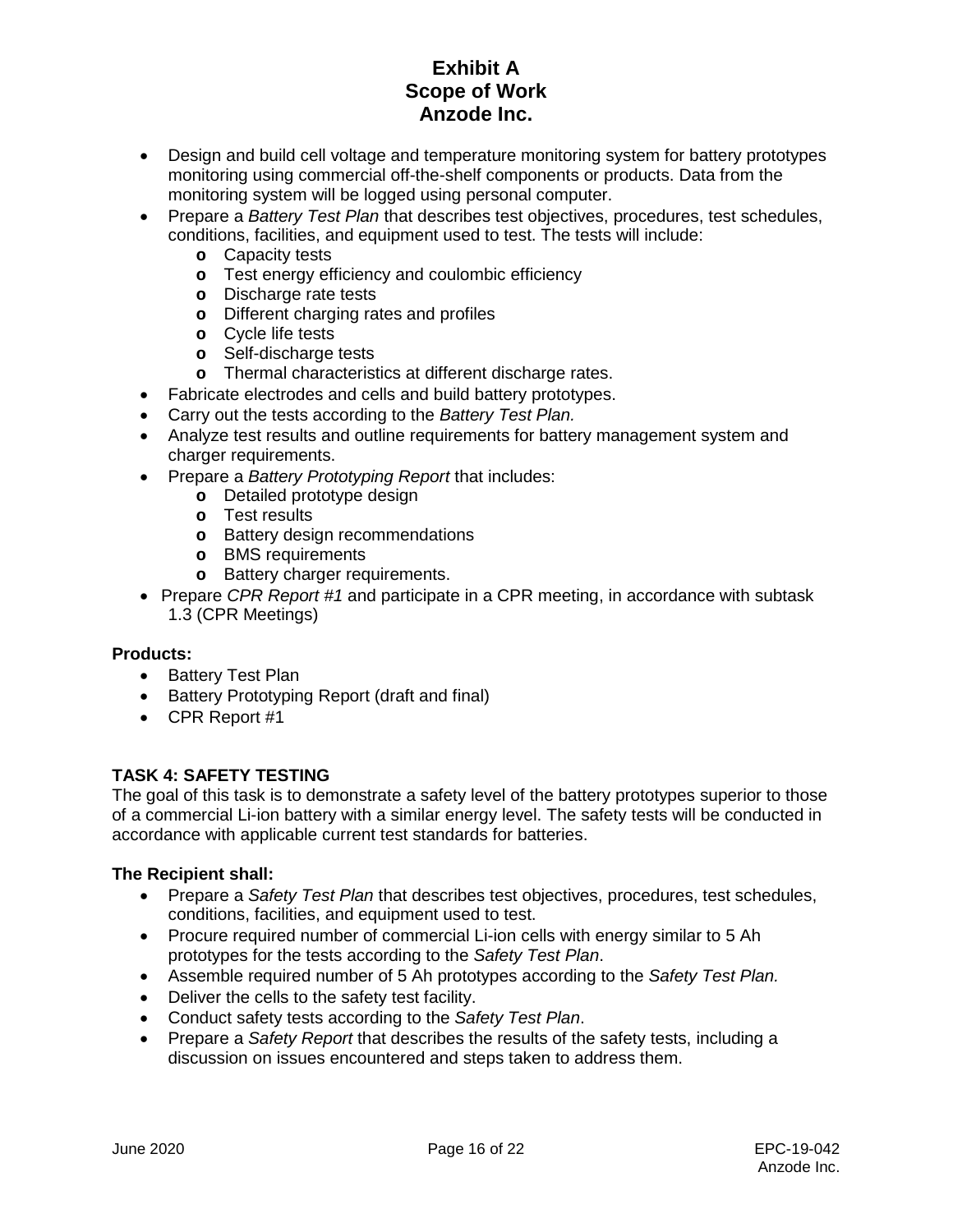#### **Products:**

- Safety Test Plan
- Safety Report (draft and final)

## **TASK 5: APPLICATION DEVELOPMENT AND MARKET RESEARCH**

The goals of this task are to define target application parameters, identify typical use cases, and determine target specifications for energy storage products, including market research with attention to SB 535 areas.

### **The Recipient shall:**

- Engage with potential partners and customers to discuss different use cases, performance expectations, and requirements and customer needs.
- Perform market research to establish baseline performance requirements based on existing products (e.g., gas generators, lead-acid and Li-ion).
- Conduct market research and interview focus groups that may include homeowners in areas when blackouts have been severe, electricians (regarding install requirements, weight, etc.), target homeowners (including those with solar systems and gas generators), solar systems installers, generator installers, generator users, and utilities.
- Develop a set of target product specifications.
- Establish economic models for each of the identified applications and understand product price constraints.
- Identify target application.
- Develop test schedule for product prototype demonstration to showcase product performance for the target application and specify expected performance levels in each test.
- Prepare an *Applications Development Report* that should include:
	- **o** Description of each identified application and use case
	- **o** Market size analysis for each application
	- **o** Target product specifications for each application
	- **o** Letters from prospective customers confirming interest
	- **o** Product design recommendations
	- **o** Economic models covering different use cases
	- **o** Demo tests recommendations.
- Research and reporting will include engagement with SB 535 low-income and disadvantaged communities.

### **Products:**

• Applications Development Report

## **TASK 6: SCALE-UP PROTOTYPING**

The goal of this task is to demonstrate a working 12V 40 Ah battery that can be a building block for future stationary storage products.

- Establish cell design for 40 Ah multilayer cells.
- Design a battery pack for 8S1P configuration (12V 40Ah).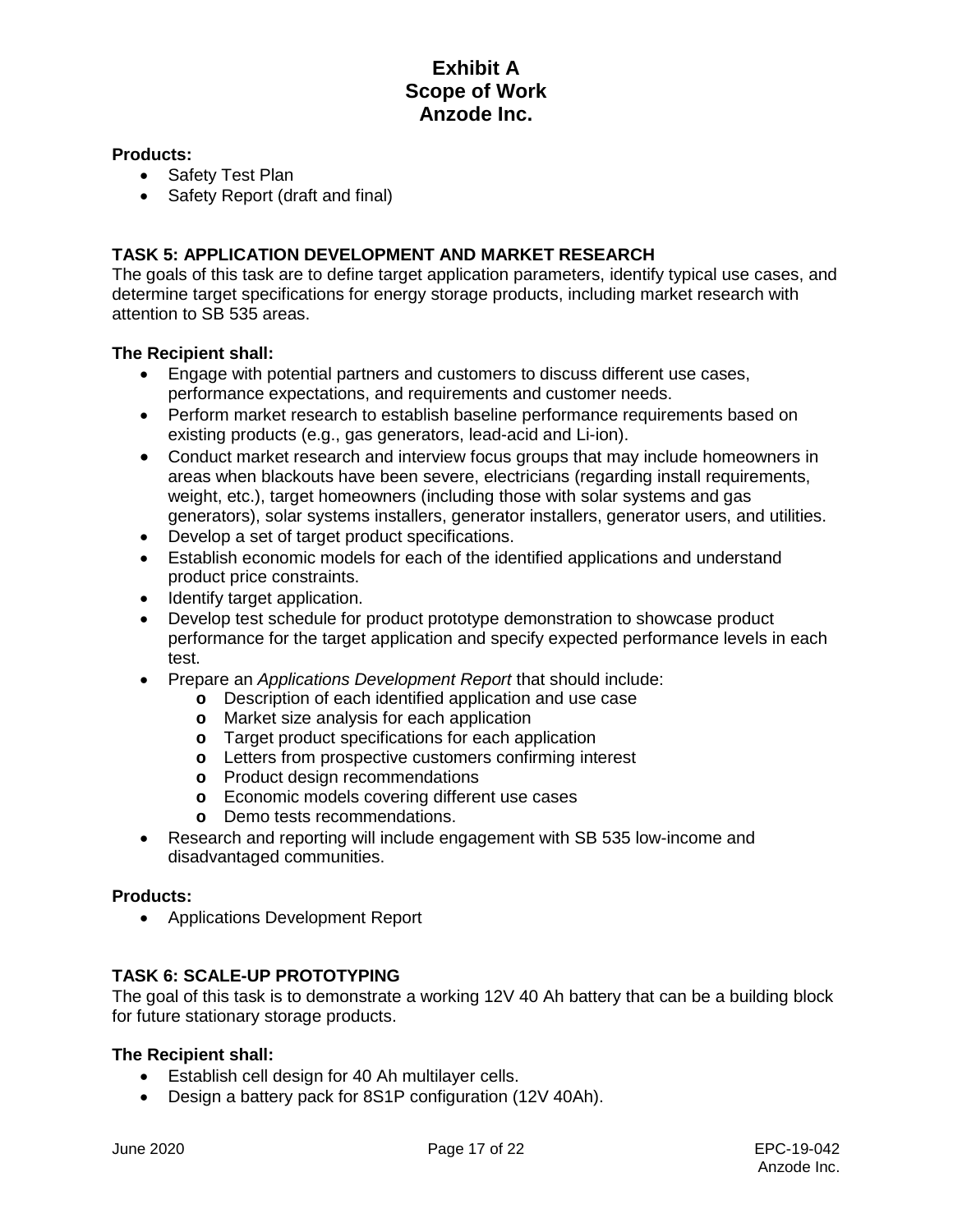- Procure required materials and tooling. Place orders for custom parts (if applicable).
- Prepare required number of electrodes and electrolyte.
- Establish engineering control of prototype assembly and required safety measures.
- Build prototypes.
- Perform demo testing.
- Prepare a *Scale-up Prototyping Report* that should include:
	- **o** Documented build process
	- **o** Test results of the demo testing
	- **o** Product design recommendations.
- Prepare *CPR Report #2* and participate in a CPR meeting, in accordance with subtask 1.3 (CPR Meetings).

### **Products:**

- Scale-up Prototyping Report (draft and final)
- CPR Report #2

# **TASK 7: PRODUCT DESIGN**

The goal of this task is to develop an energy storage product prototype that will be able to deliver performance at a level required by target application (as determined in Task 4).

## **The Recipient shall:**

- Design a prototype of the energy storage product based on the defined specifications.
- Prepare a *Product Design Report.* The report will include but is not limited to:
	- **o** BOM for the product prototype
	- **o** Battery pack configuration
	- **o** Enclosure design
	- **o** BMS schematics, PCB layout, and firmware (if applicable)
	- **o** Relevant design renderings and files (CAD and STEP)
	- **o** Assembly documentation
	- **o** Product target specifications

#### **Products:**

• Product Design Report (draft and final)

## **TASK 8: ENVIRONMENTAL IMPACT AND PRODUCT LIFE-CYCLE ANALYSIS AND RECYCLABILITY ASSESSMENT**

The goal of this task is to establish quantitative measures for environmental impact of the technology by analyzing product life cycle, starting from mining raw materials all the way to disposal at the end of the product life; and analyzing possible benefits of different recycling scenarios. This effort will include attention to SB 535 communities.

- Conduct a comprehensive analysis of the product life cycle that should include:
	- **o** Mining, extraction, and processing of raw materials
	- **o** Components manufacturing
	- **o** Transportation and storage of raw materials and product components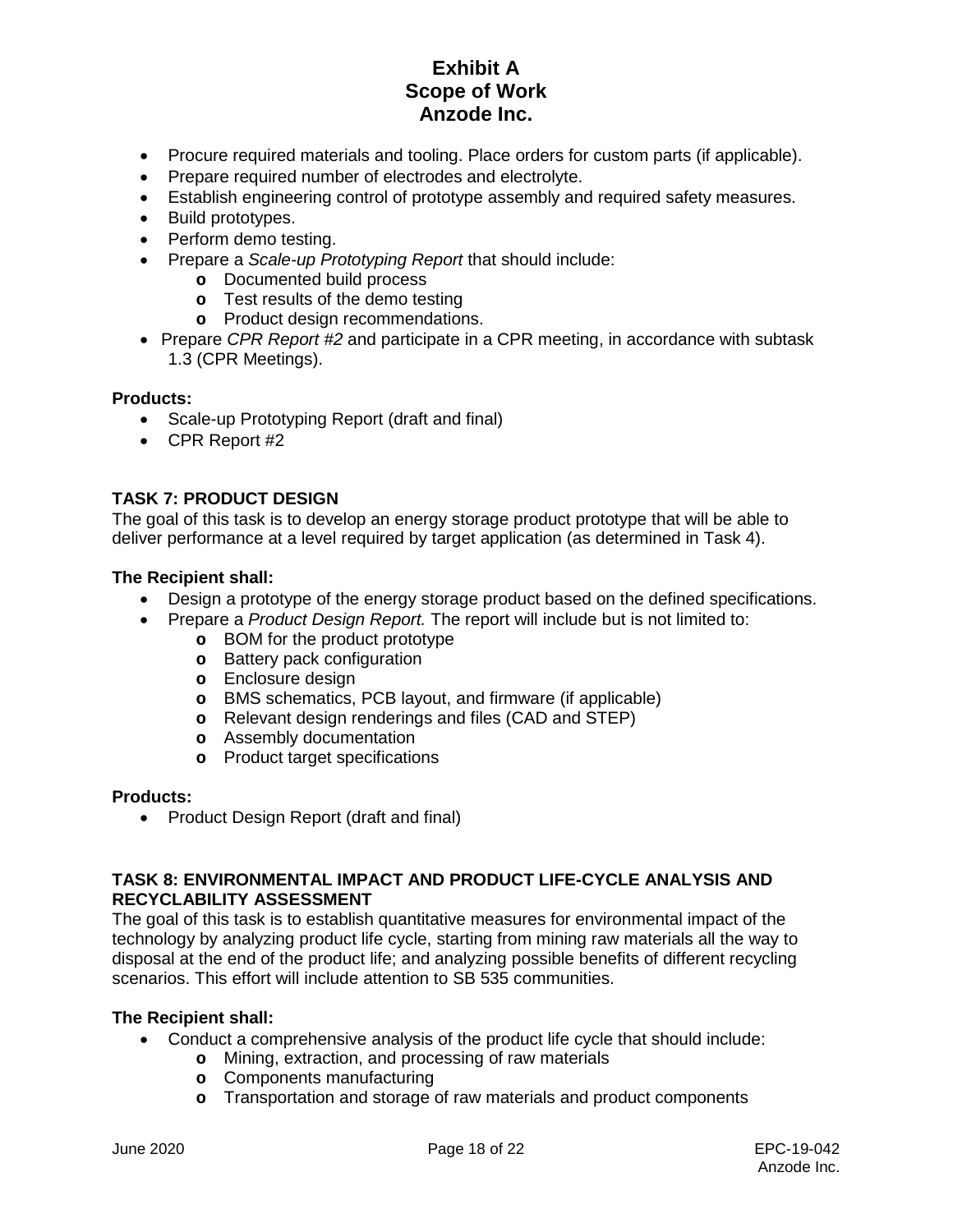- **o** Manufacturing processes
- **o** Distribution to customers
- **o** Installation, use, and maintenance
- **o** End of life (disposal, reuse, or recycling).
- Assess environmental impacts of the proposed technology based on the life-cycle analysis.
- Propose and analyze possible recycling scenarios.
- Conduct comparative analysis for the environmental impact of Anzode's technology and existing technical solutions.
- Propose approaches to further reduce the overall environmental impact.
- Prepare a *Product Life Cycle and Environmental Impact Report.* The report will include:
	- **o** Detailed description of the product life cycle with several possible scenarios.
	- **o** Quantitative assessment of environmental impacts for each identified life-cycle scenario. The assessment should include estimates of greenhouse gas emissions, pollutants, and impacts on human health at each stage of the product life cycle.
	- **o** List of different recycling approaches and their effect on economics and environmental impact of the product.
	- **o** Comparative table of the environmental impact with existing technical solutions including Li-ion batteries.
	- **o** Description of possible approaches to further reduce environmental impact of the technology.
- Assessment and reporting will include attention to potential impacts on SB 535 lowincome and disadvantaged communities.

### **Products:**

• Product Life-Cycle and Environmental Impact Report. (draft and final)

## **TASK 9: EVALUATION OF PROJECT BENEFITS**

The goal of this task is to report the benefits resulting from this project.

- Complete three Project Benefits Questionnaires that correspond to three main intervals in the Agreement: (1) *Kick-off Meeting Benefits Questionnaire*; (2) *Mid-term Benefits Questionnaire*; and (3) *Final Meeting Benefits Questionnaire*.
- Provide all key assumptions used to estimate projected benefits, including targeted market sector (e.g., population and geographic location), projected market penetration, baseline and projected energy use and cost, operating conditions, and emission reduction calculations. Examples of information that may be requested in the questionnaires include:
	- o For Product Development Projects and Project Demonstrations:<br>• Published documents, including date, title, and periodical pair
		- Published documents, including date, title, and periodical name.<br>■ Fstimated or actual energy and cost savings, and estimated state
		- Estimated or actual energy and cost savings, and estimated statewide energy savings once market potential has been realized. Identify all assumptions used in the estimates.
		- **Greenhouse gas and criteria emissions reductions.**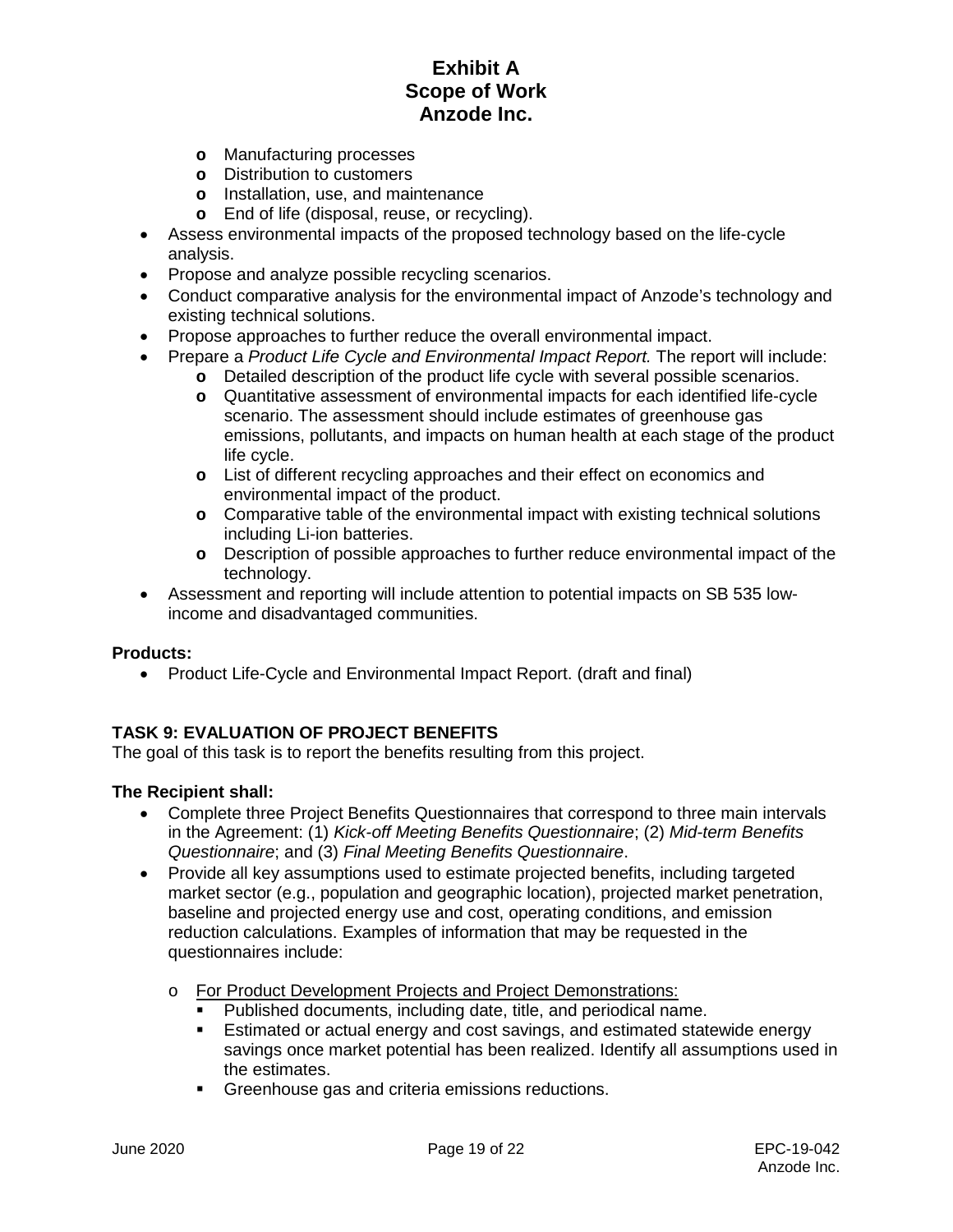- Other non-energy benefits such as reliability, public safety, lower operational cost, environmental improvement, indoor environmental quality, and societal benefits.
- Data on potential job creation, market potential, economic development, and increased state revenue as a result of the project.
- A discussion of project product downloads from websites, and publications in technical journals.
- A comparison of project expectations and performance. Discuss whether the goals and objectives of the Agreement have been met and what improvements are needed, if any.
- **Additional Information for Product Development Projects:** 
	- Outcome of product development efforts, such copyrights and license agreements.
	- Units sold or projected to be sold in California and outside of California.
	- Total annual sales or projected annual sales (in dollars) of products developed under the Agreement.
	- Investment dollars/follow-on private funding as a result of Energy Commission funding.
	- Patent numbers and applications, along with dates and brief descriptions.
	- Additional Information for Product Demonstrations:
		- Outcome of demonstrations and status of technology.
		- Number of similar installations.
		- Jobs created/retained as a result of the Agreement.
- o For Information/Tools and Other Research Studies:
	- Outcome of project.
	- Published documents, including date, title, and periodical name.
	- A discussion of policy development. State if the project has been cited in government policy publications or technical journals, or has been used to inform regulatory bodies.
	- The number of website downloads.
	- An estimate of how the project information has affected energy use and cost, or have resulted in other non-energy benefits.
	- An estimate of energy and non-energy benefits.
	- Data on potential job creation, market potential, economic development, and increased state revenue as a result of project.
	- A discussion of project product downloads from websites, and publications in technical journals.
	- A comparison of project expectations and performance. Discuss whether the goals and objectives of the Agreement have been met and what improvements are needed, if any.
- Respond to CAM questions regarding responses to the questionnaires.

The Energy Commission may send the Recipient similar questionnaires after the Agreement term ends. Responses to these questionnaires will be voluntary.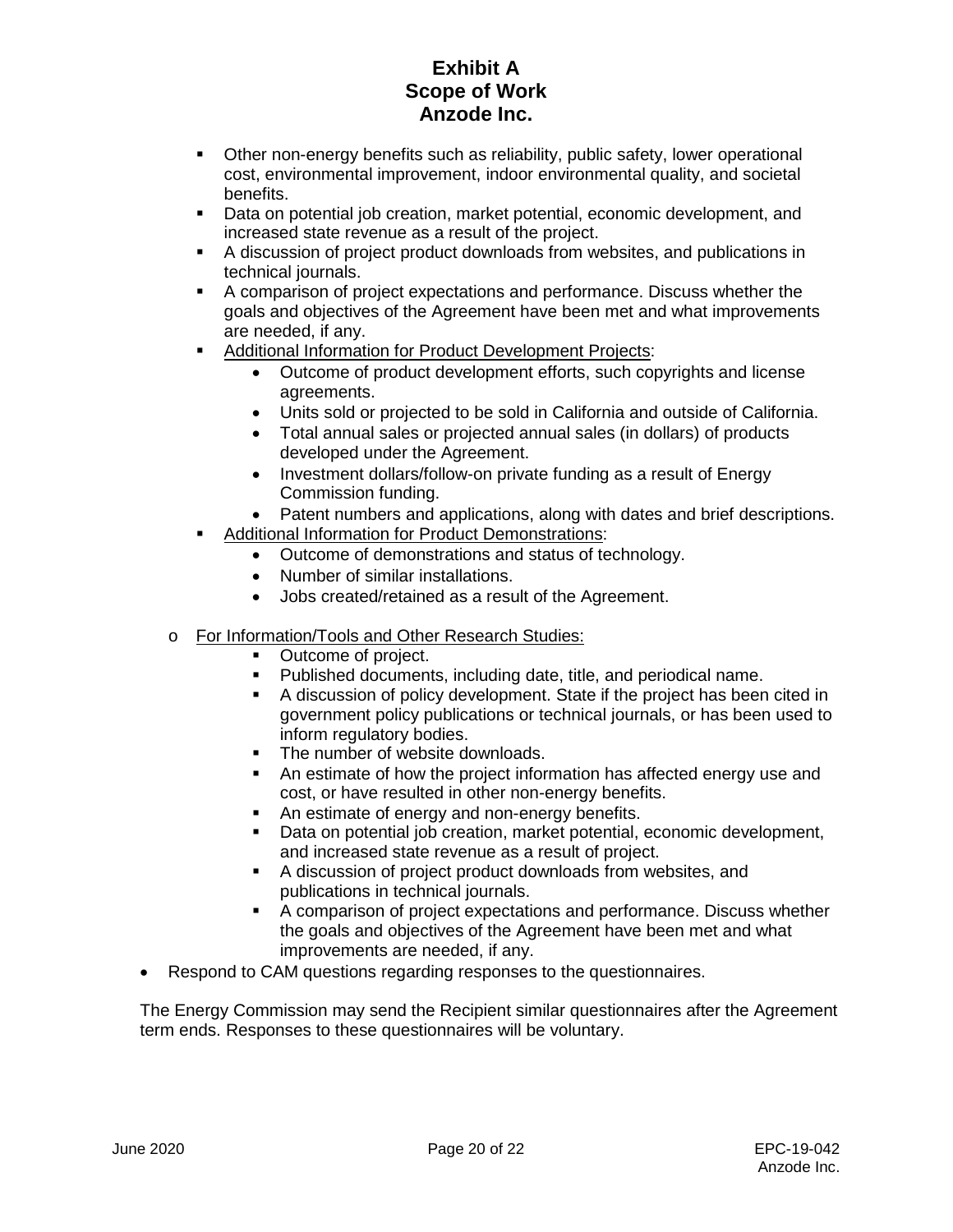## **Products:**

- Kick-off Meeting Benefits Questionnaire
- Mid-term Benefits Questionnaire
- Final Meeting Benefits Questionnaire

## **TASK 10: TECHNOLOGY/KNOWLEDGE TRANSFER ACTIVITIES**

The goal of this task is to develop a plan to make the knowledge gained, experimental results, and lessons learned available to the public and key decision makers.

## **The Recipient shall:**

- Prepare an *Initial Fact Sheet* at start of the project that describes the project. Use the format provided by the CAM.
- Prepare a *Final Project Fact Sheet* at the project's conclusion that discusses results. Use the format provided by the CAM.
- Prepare a *Technology/Knowledge Transfer Plan* that includes:
	- $\circ$  An explanation of how the knowledge gained from the project will be made available to the public, including the targeted market sector and potential outreach to end users, utilities, regulatory agencies, and others.
	- o A description of the intended use(s) for and users of the project results.
	- o Published documents, including date, title, and periodical name.
	- o Copies of documents, fact sheets, journal articles, press releases, and other documents prepared for public dissemination. These documents must include the Legal Notice required in the terms and conditions. Indicate where and when the documents were disseminated.
	- o A discussion of policy development. State if project has been or will be cited in government policy publications, or used to inform regulatory bodies.
	- o The number of website downloads or public requests for project results.
	- o Additional areas as determined by the CAM.
- Conduct technology transfer activities in accordance with the Technology/Knowledge Transfer Plan. These activities will be reported in the Progress Reports.
- When directed by the CAM, develop *Presentation Materials* for an Energy Commissionsponsored conference/workshop(s) on the project.
- When directed by the CAM, participate in annual EPIC symposium(s) sponsored by the California Energy Commission.
- Provide at least (6) six *High Quality Digital Photographs* (minimum resolution of 1300x500 pixels in landscape ratio) of pre and post technology installation at the project sites or related project photographs.
- Prepare a *Technology/Knowledge Transfer Report* on technology transfer activities conducted during the project.

### **Products:**

- Initial Fact Sheet (draft and final)
- Final Project Fact Sheet (draft and final)
- Presentation Materials (draft and final)
- High Quality Digital Photographs
- Technology/Knowledge Transfer Plan (draft and final)
- Technology/Knowledge Transfer Report (draft and final)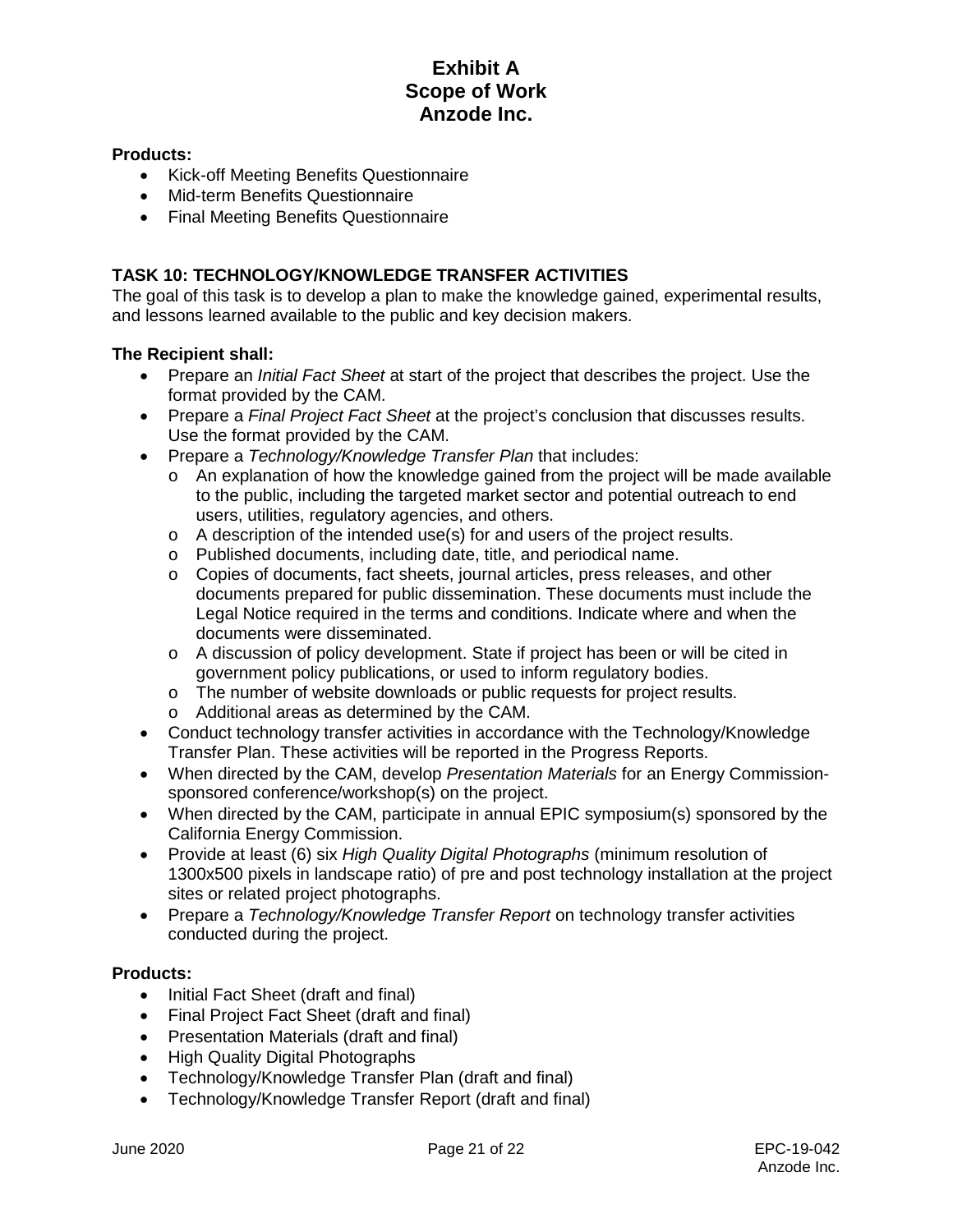## **TASK 11: Production Readiness Plan**

The goal of this task is to determine the steps that will lead to the manufacturing of technologies developed in this project or to the commercialization of the project's results.

#### **The Recipient shall:**

- Prepare a *Production Readiness Plan*. The degree of detail in the plan should be proportional to the complexity of producing or commercializing the proposed product, and to its state of development. As appropriate, the plan will discuss the following:
	- o Critical production processes, equipment, facilities, personnel resources, and support systems needed to produce a commercially viable product.
	- o Internal manufacturing facilities, supplier technologies, capacity constraints imposed by the design under consideration, design-critical elements, and the use of hazardous or non-recyclable materials. The product manufacturing effort may include "proof of production processes."
	- o The estimated cost of production.
	- o The expected investment threshold needed to launch the commercial product.
	- o An implementation plan to ramp up to full production.
	- $\circ$  The outcome of product development efforts, such as copyrights and license agreements.
	- o Patent numbers and applications, along with dates and brief descriptions.
	- o Other areas as determined by the CAM.

#### **Products:**

• Production Readiness Plan (draft and final)

## V. **PROJECT SCHEDULE**

Please see the attached Excel spreadsheet.